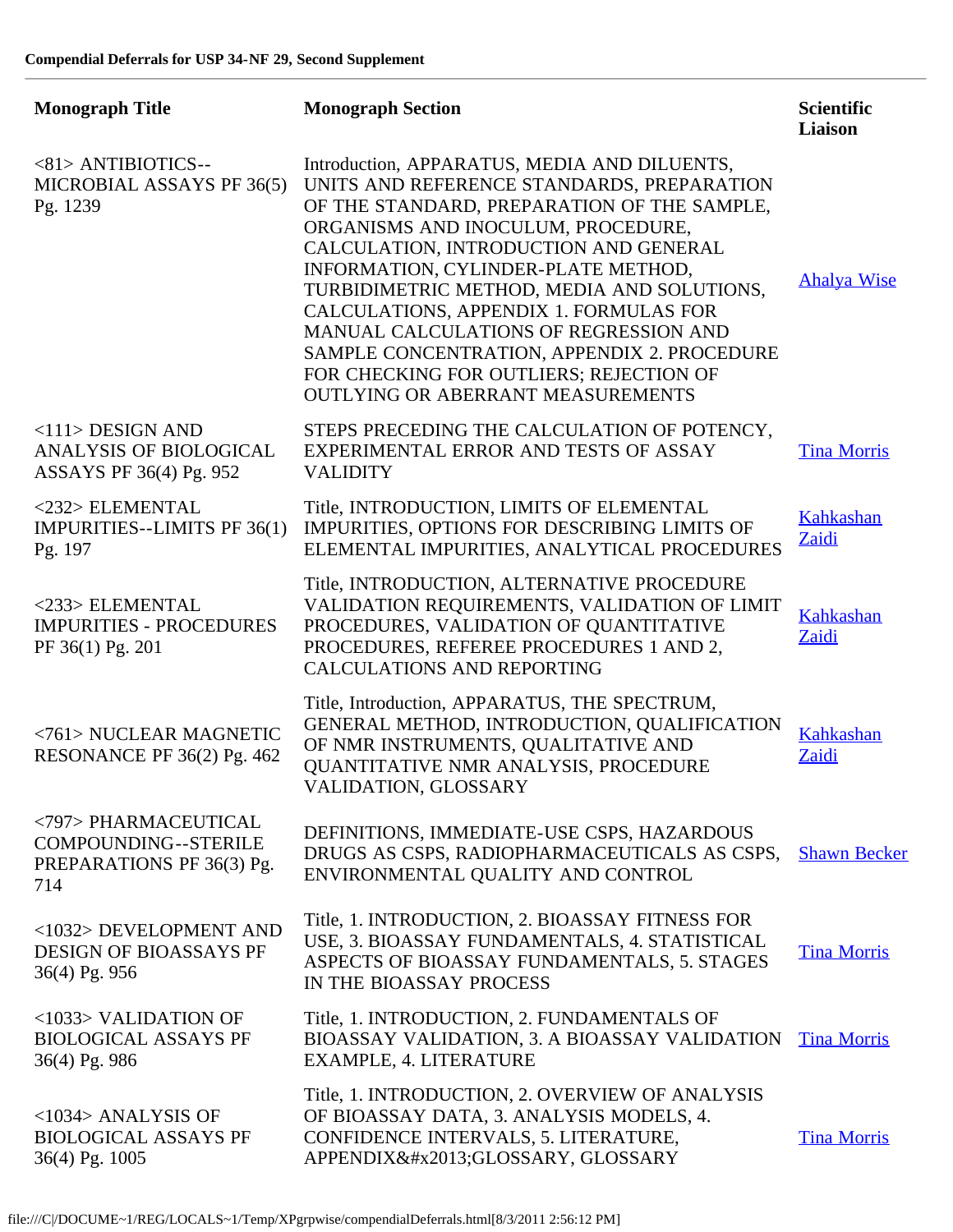## REFERENCES

| $<$ 1050 $>$ VIRAL SAFETY<br><b>EVALUATION OF</b><br><b>BIOTECHNOLOGY</b><br>PRODUCTS DERIVED FROM<br><b>CELL LINES OF HUMAN OR</b><br>ANIMAL ORIGIN PF 36(3) Pg.<br>726 | I. INTRODUCTION, II. POTENTIAL SOURCES OF<br>VIRUSVIRALCONTAMINATION, III. CELL LINE<br><b>QUALIFICATION: TESTING FOR VIRUSES, IV. TESTING</b><br>FOR VIRUSES IN UNPROCESSED BULK, V. RATIONALE<br>AND ACTION PLAN FOR VIRAL CLEARANCE STUDIES<br>AND VIRUS TESTS ON PURIFIED BULK, VI.<br>EVALUATION AND CHARACTERIZATION OF VIRAL<br>CLEARANCE PROCEDURESVI. GOALS, PRINCIPLES,<br>DESIGN, AND EVALUATION OF VIRAL CLEARANCE<br>STUDIES, VII. SUMMARY, GLOSSARY, APPENDIX I.<br>GLOSSARY, APPENDIX 1, APPENDIX 2, APPENDIX 4.<br>VIRUS ABBREVIATIONS, APPENDIX 3, APPENDIX 5                                                                                                                                                                                                                                                                                               | <b>Tina Morris</b>        |
|--------------------------------------------------------------------------------------------------------------------------------------------------------------------------|------------------------------------------------------------------------------------------------------------------------------------------------------------------------------------------------------------------------------------------------------------------------------------------------------------------------------------------------------------------------------------------------------------------------------------------------------------------------------------------------------------------------------------------------------------------------------------------------------------------------------------------------------------------------------------------------------------------------------------------------------------------------------------------------------------------------------------------------------------------------------|---------------------------|
| <1113> MICROBIAL<br><b>IDENTIFICATION PF 35(1) Pg.</b><br>167                                                                                                            | Title, INTRODUCTION, MICROBIAL ISOLATION,<br>PRELIMINARY SCREENING OF MICROBIAL ISOLATES,<br>MICROBIAL IDENTIFICATION BY PHENOTYPIC<br>METHODS, MICROBIAL IDENTIFICATION BY<br>GENOTYPIC METHODS, VERIFICATION OF MICROBIAL<br><b>IDENTIFICATION METHODS</b>                                                                                                                                                                                                                                                                                                                                                                                                                                                                                                                                                                                                                 | Radhakrishna<br>Tirumalai |
| <1119> NEAR-INFRARED<br>SPECTROSCOPY PF 36(2) Pg.<br>532                                                                                                                 | <b>INSTRUMENTATION</b>                                                                                                                                                                                                                                                                                                                                                                                                                                                                                                                                                                                                                                                                                                                                                                                                                                                       | Horacio Pappa             |
| <1151> PHARMACEUTICAL<br>DOSAGE FORMS PF 35(5) Pg.<br>1260                                                                                                               | Introduction, BIOAVAILABILITY, TERMINOLOGY,<br>AEROSOLS, BOLUSES, CAPSULES, CONCENTRATE<br>FOR DIP, CREAMS, ELIXIRS, EMULSIONS, EXTRACTS<br>AND FLUIDEXTRACTS, GELS, IMPLANTS (PELLETS),<br>INFUSIONS, INTRAMAMMARY, INHALATIONS,<br>INJECTIONS, IRRIGATIONS, LOTIONS, LOZENGES,<br>OINTMENTS, OPHTHALMIC PREPARATIONS, PASTES,<br>POWDERS, PREMIXES, SOLUTIONS, SUPPOSITORIES,<br>SUSPENSIONS, SYRUPS, SYSTEMS, TABLETS,<br>GENERAL CONSIDERATIONS, PRODUCT QUALITY<br>TESTS, GENERAL, DOSAGE FORMS, DRY POWDER<br>INHALERS, EMULSIONS (CREAMS AND LOTIONS),<br>FEED ADDITIVES, FOAMS, MEDICAL GASES<br>(INHALATION MATERIALS), GRANULES, MEDICATED<br>GUMS, INSERTS, LIQUIDS, LOTIONS (SEE EMULSIONS),<br>TRANSDERMAL SYSTEMS (PATCHES), PILLS,<br>PLASTERS, MEDICATED SOAPS AND SHAMPOOS,<br>SPRAYS (NASAL, PULMONARY, OR SOLUTIONS FOR<br>NEBULIZATION), TAPES, GLOSSARY | <b>William Brown</b>      |
| <1761> APPLICATIONS OF<br>NUCLEAR MAGNETIC<br><b>RESONANCE</b><br>SPECTROSCOPY PF 36(2) Pg.<br>539                                                                       | Title, PRINCIPLES OF NMR, NMR SPECTROMETERS,<br>RELAXATION, TIP ANGLE, RELAXATION DELAY,<br>RESOLUTION, POSTACQUISITION DATA PROCESSING,<br>GENERAL PROCEDURE FOR STRUCTURE<br>IDENTIFICATION, QUANTITATIVE APPLICATIONS,<br>SOLID-STATE NMR, LOW-FIELD NMR                                                                                                                                                                                                                                                                                                                                                                                                                                                                                                                                                                                                                  | Kahkashan<br>Zaidi        |
| <2232> ELEMENTAL                                                                                                                                                         | Title, INTRODUCTION, LIMITS OF ELEMENTAL<br>CONTAMINANTS, OPTIONS FOR COMPLIANCE WITH<br>THE LIMITS OF ELEMENTAL CONTAMINANTS,                                                                                                                                                                                                                                                                                                                                                                                                                                                                                                                                                                                                                                                                                                                                               |                           |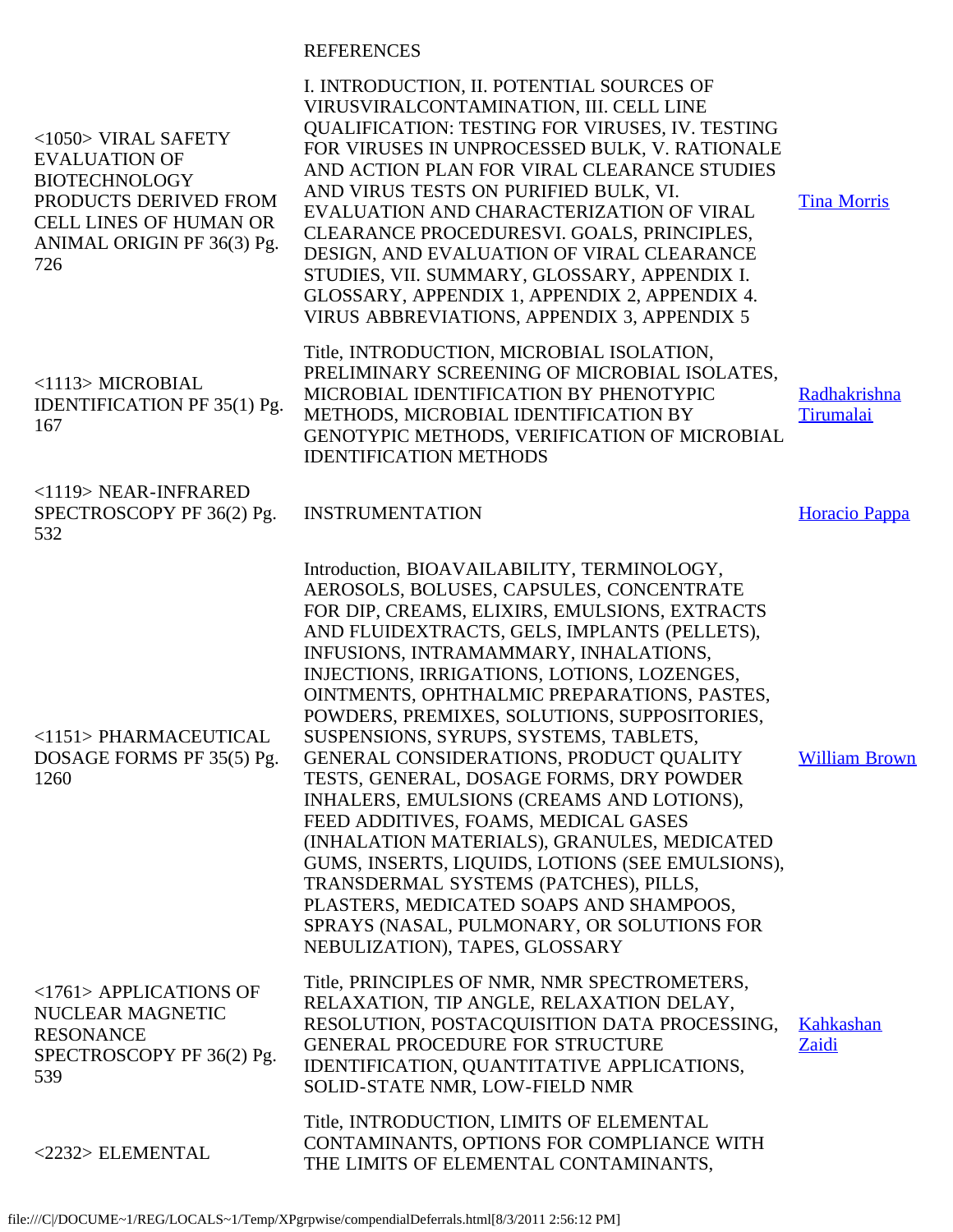| <b>CONTAMINANTS IN</b><br>DIETARY SUPPLEMENTS PF<br>36(1) Pg. 258                               | ANALYTICAL PROCEDURES FOR TOTAL ELEMENTAL<br>CONTAMINANTS, ANALYTICAL PROCEDURE FOR<br>INORGANIC ARSENIC, ANALYTICAL PROCEDURE FOR<br>METHYLMERCURY                                                                                                                                                                                                                                                                                                                                                                                                                                                                                                                                                                                                                                                                                                                                                  | Gabriel<br>Giancaspro       |
|-------------------------------------------------------------------------------------------------|------------------------------------------------------------------------------------------------------------------------------------------------------------------------------------------------------------------------------------------------------------------------------------------------------------------------------------------------------------------------------------------------------------------------------------------------------------------------------------------------------------------------------------------------------------------------------------------------------------------------------------------------------------------------------------------------------------------------------------------------------------------------------------------------------------------------------------------------------------------------------------------------------|-----------------------------|
| AGAR PF 33(4) Pg. 702                                                                           | Chemical Info, Definition, Botanic characteristics, Packaging<br>and storage, USP Reference standards <11>, Identification,<br>Microbial limits $\langle 61 \rangle$ , Limit of foreign insoluble matter                                                                                                                                                                                                                                                                                                                                                                                                                                                                                                                                                                                                                                                                                             | <b>Hong Wang</b>            |
| MEDICAL AIR PF 35(4) Pg. 828                                                                    | IDENTIFICATION/Introduction, ASSAY/Procedure,<br>IMPURITIES/Inorganic Impurities/Carbon Dioxide,<br>IMPURITIES/Inorganic Impurities/Sample,<br>IMPURITIES/Inorganic Impurities/Analysis,<br>IMPURITIES/Inorganic Impurities/Acceptance criteria,<br>IMPURITIES/Inorganic Impurities/Carbon Monoxide,<br>IMPURITIES/Inorganic Impurities/Sulfur Dioxide,<br>IMPURITIES/Inorganic Impurities/Limit of Nitric Oxide and<br>Nitrogen Dioxide, ADDITIONAL<br>REQUIREMENTS/Packaging and Storage, ADDITIONAL<br>REQUIREMENTS/Labeling                                                                                                                                                                                                                                                                                                                                                                      | <b>Ravi</b><br>Ravichandran |
| ALENDRONATE SODIUM<br>TABLETS PF 36(5) Pg. 1157                                                 | PERFORMANCE TESTS/Dissolution <711>                                                                                                                                                                                                                                                                                                                                                                                                                                                                                                                                                                                                                                                                                                                                                                                                                                                                  | <b>Elena</b><br>Gonikberg   |
| <b>ALFUZOSIN</b><br><b>HYDROCHLORIDE</b><br><b>EXTENDED-RELEASE</b><br>TABLETS PF 36(4) Pg. 889 | Title, DEFINITION/Introduction, IDENTIFICATION/A.<br>Infrared Absorption <197K>, IDENTIFICATION/B.,<br>ASSAY/Procedure, PERFORMANCE TESTS,<br>PERFORMANCE TESTS/Dissolution <711>,<br>PERFORMANCE TESTS/Uniformity of Dosage Units <905>,<br>IMPURITIES/Organic Impurities/Procedure, ADDITIONAL<br>REQUIREMENTS/Packaging and Storage, ADDITIONAL<br>REQUIREMENTS/USP Reference Standards <11>/USP<br>Alfuzosin Hydrochloride RS, ADDITIONAL<br>REQUIREMENTS/USP Reference Standards <11>/USP<br>Alfuzosin System Suitability Mixture RS— Alfuzosin<br>hydrochloride containing approximately 0.4% of each of the<br>following impurities: Impurity A: $[N-\{3-[4\text{-amino-6,7-8\}$<br>dimethoxyquinazolin-2-yl)(methyl)amino]propyl}<br>furan-2-carboxamide](C19H23N5O4385.42) Impurity D: [N-<br>(4-amino-6,7-dimethoxyquinazolin-2-yl)-N-methylpropane-<br>1,3-diamine]<br>(C14H21N5O2291.35) | <b>Domenick</b><br>Vicchio  |
| ALPRAZOLAM ORALLY-<br>DISINTEGRATING TABLETS<br>PF 36(4) Pg. 890                                | Title, DEFINITION/Introduction,<br>IDENTIFICATION/Introduction, ASSAY/Procedure,<br>PERFORMANCE TESTS/Disintegration <701>,<br>PERFORMANCE TESTS/Dissolution <711>,<br>PERFORMANCE TESTS/Uniformity of Dosage Units <905>,<br>IMPURITIES/Organic Impurities/Procedure, ADDITIONAL<br>REQUIREMENTS/Packaging and Storage, ADDITIONAL<br>REQUIREMENTS/USP Reference Standards <11>/USP<br>Alprazolam RS                                                                                                                                                                                                                                                                                                                                                                                                                                                                                                | <b>Ravi</b><br>Ravichandran |
|                                                                                                 | IMPURITIES/Organic Impurities, ADDITIONAL<br>REQUIREMENTS/USP Reference Standards <11>/USP                                                                                                                                                                                                                                                                                                                                                                                                                                                                                                                                                                                                                                                                                                                                                                                                           |                             |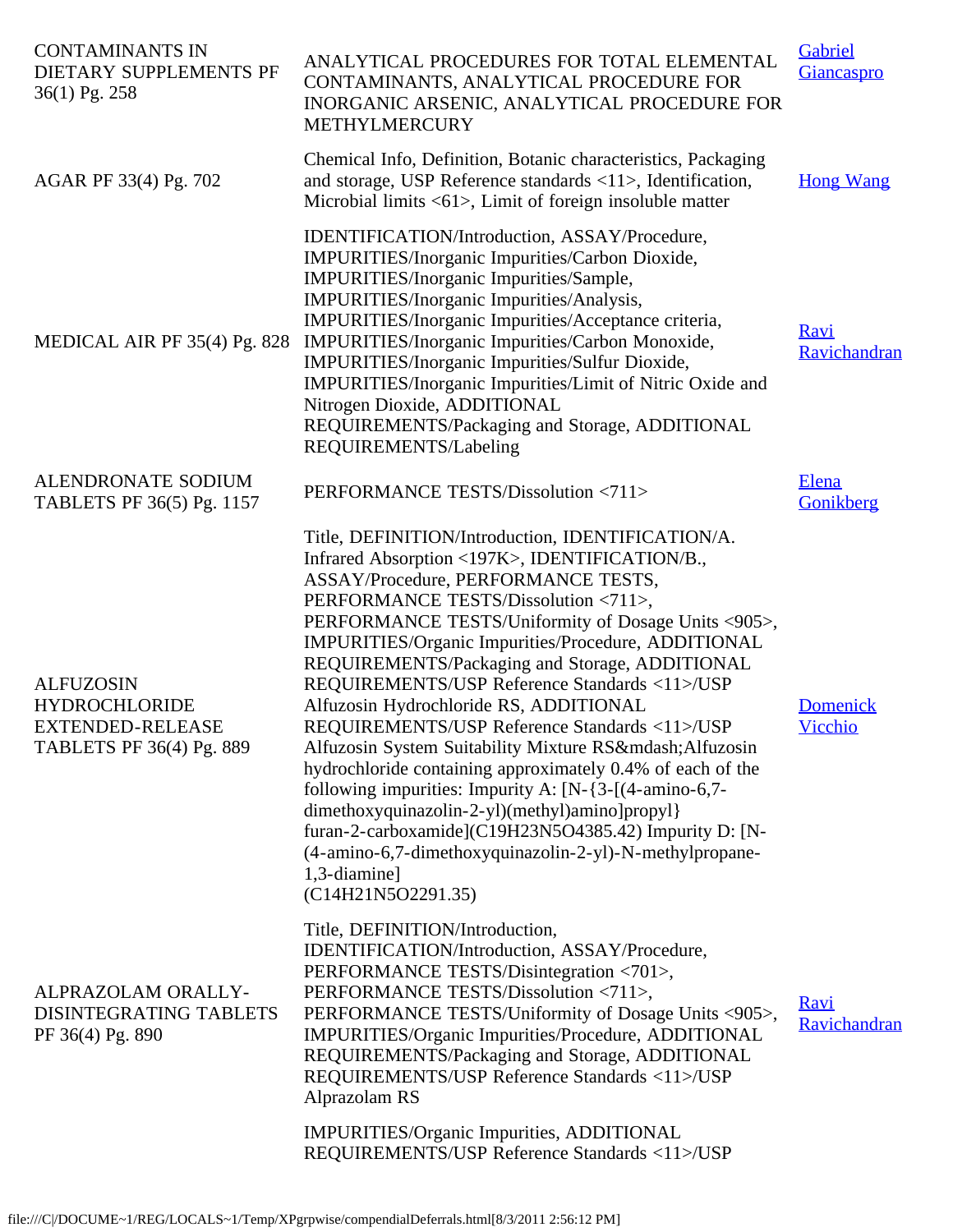| <b>AMOXICILLIN CAPSULES PF</b><br>36(4) Pg. 892                                                   | Amoxicillin Related Compound C RS [(4S)-2-[5-(4-<br>hydroxyphenyl)-3,6-dioxopiperazin<br>-2-yl]-5,5-dimethylthiazolidine-4-carboxylic acid; amoxicillin<br>rearrangement product](C16H19N3O5S365.40),<br>ADDITIONAL REQUIREMENTS/USP Reference Standards<br>$\langle 11 \rangle$ /USP Amoxicillin Related Compound D RS [(4S)-2-<br>$\{[(R)-2-amin-2-(4-$<br>hydroxyphenyl)acetamido](carboxy)methyl}-5,5-<br>dimethylthiazolidine-4-carboxylic acid; amoxicillin open<br>ring](C16H21N3O6S383.42), ADDITIONAL<br>REQUIREMENTS/USP Reference Standards <11>/USP<br>Amoxicillin Related Compound G RS [(2S,5R,6R)-6-{(R)-2-<br>$[(R)-2-Amino-2-(4-hydroxyphenyl)acetamido]-2$<br>-(4-hydroxyphenyl) acetamido }-3,3-dimethyl-7-oxo-4-thia-1-<br>azabicyclo <sup>[3.2.0]</sup> heptane-2-carboxylic acid; d-<br>hydroxyphenylglycylamoxicillin](C24H26N4O7S514.55) | <b>Ahalya Wise</b> |
|---------------------------------------------------------------------------------------------------|------------------------------------------------------------------------------------------------------------------------------------------------------------------------------------------------------------------------------------------------------------------------------------------------------------------------------------------------------------------------------------------------------------------------------------------------------------------------------------------------------------------------------------------------------------------------------------------------------------------------------------------------------------------------------------------------------------------------------------------------------------------------------------------------------------------------------------------------------------------|--------------------|
| AMOXICILLIN FOR ORAL<br>SUSPENSION PF 36(4) Pg. 894                                               | IMPURITIES/Organic Impurities, ADDITIONAL<br>REQUIREMENTS/USP Reference Standards <11>/USP<br>Amoxicillin Related Compound E RS $[(4S)-2-([(R)-2-amin-1)]$<br>2-(4-hydroxyphenyl)acetamido]methyl}-5,5-<br>dimethylthiazolidine-4-<br>carboxylic acid; amoxicillin penilloic<br>derivatives](C15H21N3O4S339.41), ADDITIONAL<br>REQUIREMENTS/USP Reference Standards <11>/ USP<br>Amoxicillin Related Compound G RS (2S, 5R, 6R)-6-{(R)-2-<br>$[[(R)-2-amino-2-(4-hydroxyphenyl)]$ acetamido]-2-<br>(4-hydroxyphenyl)<br>acetamido}-3,3-dimethyl-7-oxo-4-thia-1-<br>azabicyclo <sup>[3.2.0]</sup> heptane-2-carboxylic acid; d-<br>hydroxyphenylglycylamoxicillin](C24H26N4O7S514.55)                                                                                                                                                                             | <b>Ahalya Wise</b> |
| AMOXICILLIN TABLETS PF<br>36(4) Pg. 896                                                           | IMPURITIES/Organic Impurities, ADDITIONAL<br>REQUIREMENTS/USP Reference Standards <11>/USP<br>Amoxicillin Related Compound A RS [(2S,5R,6R)-6-amino-<br>3,3-dimethyl-7-oxo-4-thia-1-azabicyclo[3.2.0]<br>heptane-2-carboxylic acid; 6-aminopenicillanic<br>acid](C8H12N2O3S216.26), ADDITIONAL<br>REQUIREMENTS/USP Reference Standards <11>/USP<br>Amoxicillin Related Compound D RS [(4S)-2-{[(R)-2-amino-<br>2-(4-hydroxyphenyl)acetamido](carboxy)methyl}<br>-5,5-dimethylthiazolidine-4-carboxylic acid; amoxicillin open<br>ring](C16H21N3O6S383.42)                                                                                                                                                                                                                                                                                                        | <b>Ahalya Wise</b> |
| <b>AMOXICILLIN AND</b><br><b>CLAVULANATE POTASSIUM</b><br>FOR ORAL SUSPENSION PF<br>36(4) Pg. 899 | IMPURITIES/Organic Impurities, ADDITIONAL<br>REQUIREMENTS/USP Reference Standards <11>/USP<br>Amoxicillin Related Compound A RS [(2S,5R,6R)-6-amino-<br>3,3-dimethyl-7-oxo-4-thia-1-azabicyclo[3.2.0]heptane<br>-2-carboxylic acid; 6-aminopenicillanic<br>acid](C8H12N2O3S216.26), ADDITIONAL<br>REQUIREMENTS/USP Reference Standards <11>/USP<br>Amoxicillin Related Compound D RS $[(4S)-2-([(R)-2-amin-1)]$<br>2-(4-hydroxyphenyl)acetamido](carboxy)methyl}-5,5-<br>dimethylthiazolidine-4-carboxylic acid; amoxicillin open<br>ring](C16H21N3O6S383.42)                                                                                                                                                                                                                                                                                                    | <b>Ahalya Wise</b> |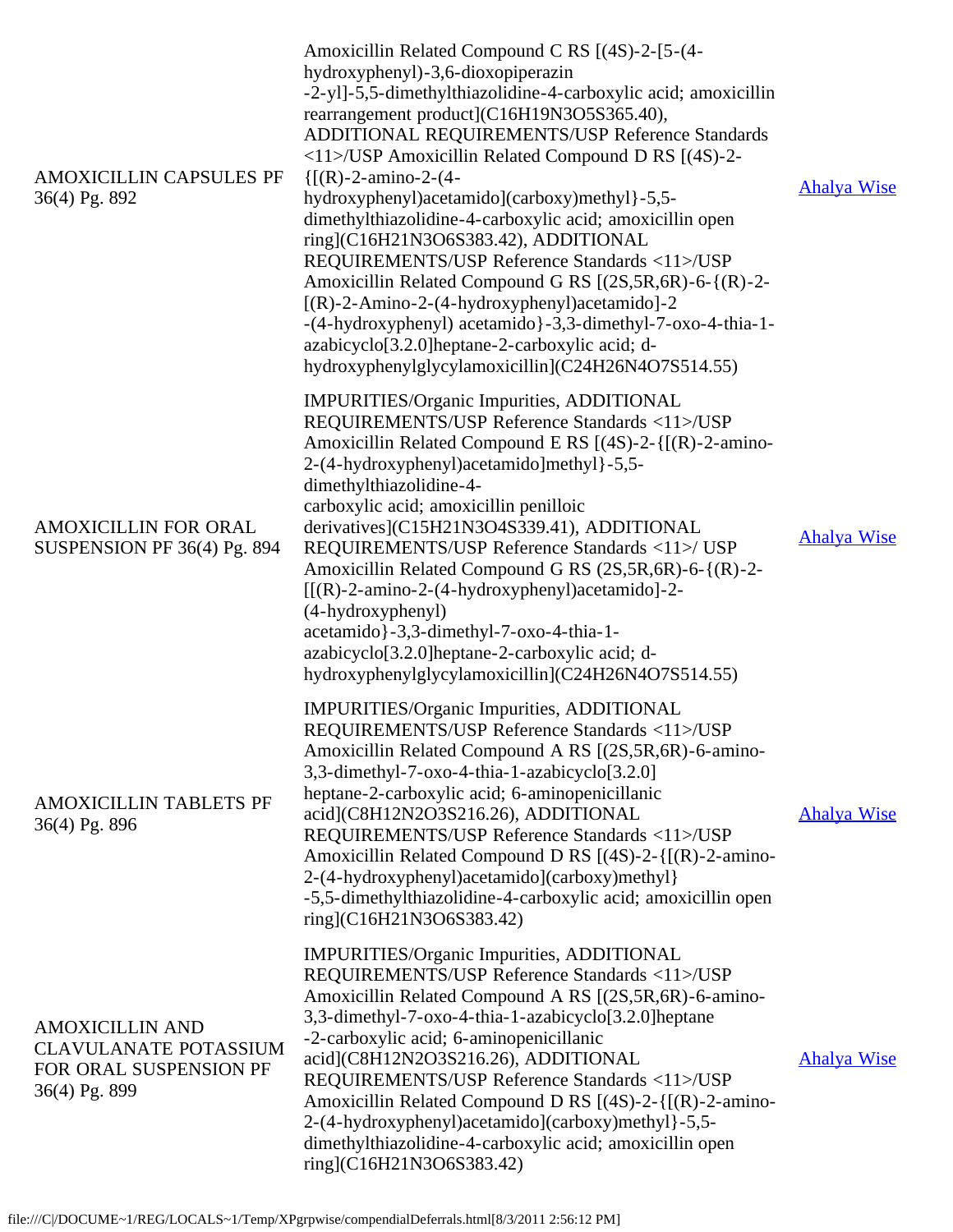| <b>AMOXICILLIN AND</b><br><b>CLAVULANATE POTASSIUM</b><br>TABLETS PF 36(4) Pg. 901 | IMPURITIES/Organic Impurities, ADDITIONAL<br>REQUIREMENTS/USP Reference Standards <11>/USP<br>Amoxicillin Related Compound A RS [(2S,5R,6R)-6-amino-<br>3,3-dimethyl-7-oxo-4-thia-1-azabicyclo[3.2.0]<br>heptane-2-carboxylic acid; 6-aminopenicillanic<br>acid](C8H12N2O3S216.26), ADDITIONAL<br>REQUIREMENTS/USP Reference Standards <11>/USP<br>Amoxicillin Related Compound D RS $[(4S)-2-([(R)-2-amin-1)]$<br>2-(4-hydroxyphenyl)acetamido](carboxy)methyl}-5,5-<br>dimethylthiazolidine-4-carboxylic acid; amoxicillin open<br>ring](C16H21N3O6S383.42)                                                                                                                                                                                                                                                                                                                                                                                                                                                                                                                                                                                                                                                                                                                                                                                            | <b>Ahalya Wise</b>     |
|------------------------------------------------------------------------------------|----------------------------------------------------------------------------------------------------------------------------------------------------------------------------------------------------------------------------------------------------------------------------------------------------------------------------------------------------------------------------------------------------------------------------------------------------------------------------------------------------------------------------------------------------------------------------------------------------------------------------------------------------------------------------------------------------------------------------------------------------------------------------------------------------------------------------------------------------------------------------------------------------------------------------------------------------------------------------------------------------------------------------------------------------------------------------------------------------------------------------------------------------------------------------------------------------------------------------------------------------------------------------------------------------------------------------------------------------------|------------------------|
| <b>ANAGRELIDE</b><br><b>HYDROCHLORIDE PF 36(5)</b><br>Pg. 1160                     | Title, Chemical Info/Chemical Structure, Chemical<br>Info/C10H7Cl2N3O·HCl·H2O, Chemical<br>Info/310.56, Chemical Info/Anhydrous, Chemical Info/292.55,<br>Chemical Info/CAS, Chemical Info/Imidazo[2,1-b]quinazolin-<br>2(3H)-one, 6,7-dichloro-1,5-dihydro-, monohydrochloride,<br>monohydrate; Chemical Info/6,7-Dichloro-1,5-<br>dihydroimidazo[2,1-b]-quinazolin-2(3H)-one<br>monohydrochloride, monohydrate, DEFINITION/Introduction,<br>IDENTIFICATION/A. Infrared Absorption <197K>,<br>IDENTIFICATION/B., IDENTIFICATION/C. Identification<br>Tests—General, Chloride <191>, ASSAY/Procedure,<br>IMPURITIES/Inorganic Impurities/Residue on Ignition <281>,<br>IMPURITIES/Inorganic Impurities/Heavy Metals, Method II<br><231>, IMPURITIES/Organic Impurities/Procedure,<br>SPECIFIC TESTS/Water Determination, Method I <921>,<br>ADDITIONAL REQUIREMENTS/Packaging and Storage,<br>ADDITIONAL REQUIREMENTS/USP Reference Standards<br><11>/USP Anagrelide Hydrochloride RS, ADDITIONAL<br>REQUIREMENTS/USP Reference Standards <11>/USP<br>Anagrelide Related Compound A RS [ethyl 2-(6-amino-2,3-<br>dichlorobenzylamino) acetate] (C11H14Cl2N2O2277.15),<br>ADDITIONAL REQUIREMENTS/USP Reference Standards<br><11>/USP Anagrelide Related Compound B RS [(2-amino-<br>5,6-dichloroquinazolin-3(4H)-yl)acetic acid]<br>(C10H9Cl2N3O2274.10) | Sujatha<br>Ramakrishna |
| ANAGRELIDE CAPSULES PF<br>36(5) Pg. 1162                                           | Title, DEFINITION/Introduction,<br>IDENTIFICATION/Introduction, ASSAY/Procedure,<br>PERFORMANCE TESTS/Dissolution <711>,<br>PERFORMANCE TESTS/Uniformity of Dosage Units <905>,<br>IMPURITIES/Organic Impurities/Procedure, ADDITIONAL<br>REQUIREMENTS/Packaging and Storage, ADDITIONAL<br>REQUIREMENTS/USP Reference Standards <11>/USP<br>Anagrelide Hydrochloride RS, ADDITIONAL<br>REQUIREMENTS/USP Reference Standards <11>/USP<br>Anagrelide Related Compound A RS, ADDITIONAL<br>REQUIREMENTS/USP Reference Standards <11>/USP<br>Anagrelide Related Compound C RS<br>Title, Chemical Info/Chemical Structure, Chemical<br>Info/C16H26O5, Chemical Info/298.37, Chemical<br>Info/(3R,5aS,6R,8aS,9R,10S,12R,12aR)-Decahydro-10-                                                                                                                                                                                                                                                                                                                                                                                                                                                                                                                                                                                                                   | Sujatha<br>Ramakrishna |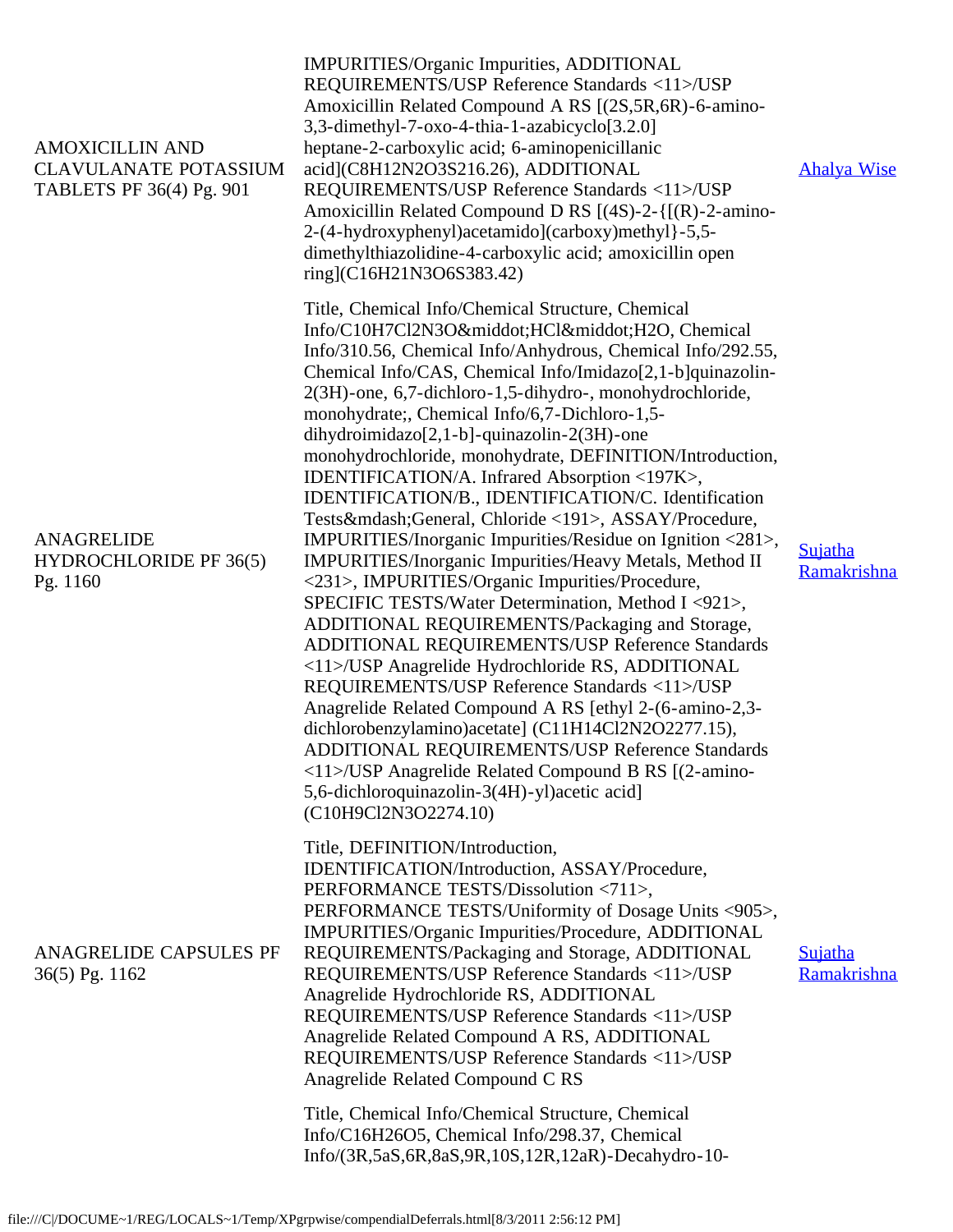| ARTEMETHER PF 36(2) Pg.<br>377                                    | methoxy- $3,6,9$ -<br>trimethyl- $3,12$ -<br>epoxy-12H-pyrano[4.3-j]-1,2-benzodioxepin, Chemical<br>Info/CAS, DEFINITION/Introduction, IDENTIFICATION/A.<br>Infrared Absorption <197K>, IDENTIFICATION/B.,<br>ASSAY/Procedure, IMPURITIES/Inorganic Impurities/Residue<br>on Ignition <281>, IMPURITIES/Inorganic Impurities/Heavy<br>Metals, Method II <231>, IMPURITIES/Organic<br>Impurities/Procedure 1: Analysis of Cyclohexanone Propanal<br>Derivative and Furoisochromen Derivative by TLC,<br>IMPURITIES/Organic Impurities/Procedure 2: Analysis of<br>Artemether Related Compound A, Artemether Related<br>Compound B, and Any Other Individual Impurity by HPLC,<br>SPECIFIC TESTS/Optical Rotation, Specific Rotation <781S>,<br>SPECIFIC TESTS/Color of solution, ADDITIONAL<br>REQUIREMENTS/Packaging and Storage, ADDITIONAL<br>REQUIREMENTS/USP Reference Standards <11>/USP<br>Artemether RS, ADDITIONAL REQUIREMENTS/USP<br>Reference Standards <11>/USP Artemether Related Compound<br>A RS [(3R,5aS,6R,8aS,9R,12R,12aR)-Decahydro-10-hydroxy-<br>3,6,9-trimethyl-3,<br>$12$ -epoxy<br>$-12H$ -pyrano $[4,3$ -j]-1,2-benzodioxepin](C15H24O5284.35),<br>ADDITIONAL REQUIREMENTS/USP Reference Standards<br><11>/USP Artemether Related Compound B RS<br>$[(3R, 5aS, 6R, 8aS, 9R, 10R, 12R, 12aR)$ -Decahydro-10-methoxy-<br>$3,6,9$ -trimethyl-3,<br>12<br>$-epoxy-12H-pyrano[4,3-j]-1,2-$ | <b>Behnam</b><br>Davani |
|-------------------------------------------------------------------|----------------------------------------------------------------------------------------------------------------------------------------------------------------------------------------------------------------------------------------------------------------------------------------------------------------------------------------------------------------------------------------------------------------------------------------------------------------------------------------------------------------------------------------------------------------------------------------------------------------------------------------------------------------------------------------------------------------------------------------------------------------------------------------------------------------------------------------------------------------------------------------------------------------------------------------------------------------------------------------------------------------------------------------------------------------------------------------------------------------------------------------------------------------------------------------------------------------------------------------------------------------------------------------------------------------------------------------------------------------------------------------------------------------|-------------------------|
| <b>ARTEMETHER AND</b><br>LUMEFANTRINE TABLETS<br>PF 36(2) Pg. 379 | benzodioxepin](C16H26O5298.37)<br>Title, DEFINITION/Introduction, IDENTIFICATION/A. Thin<br>Layer Chromatography, IDENTIFICATION/B.,<br>ASSAY/Procedure, PERFORMANCE TESTS,<br>PERFORMANCE TESTS/Dissolution <711>,<br>PERFORMANCE TESTS/Uniformity of Dosage Units <905>,<br>IMPURITIES/Organic Impurities/Procedure 1: Impurities of<br>Artemether, IMPURITIES/Organic Impurities/Procedure 2:<br>Impurities of Lumefantrine, IMPURITIES/Organic<br>Impurities/Acceptance criteria, ADDITIONAL<br>REQUIREMENTS/Packaging and Storage, ADDITIONAL<br>REQUIREMENTS/USP Reference Standards <11>/USP<br>Artemether RS, ADDITIONAL REQUIREMENTS/USP<br>Reference Standards <11>/USP Artemether Related Compound<br>A RS [(3R,5aS,6R,8aS,9R,12R,12aR)-Decahydro-10-hydroxy-<br>3,6,9-trimethyl-3,12-<br>epoxy-<br>12H-pyrano[4,3-j]-1,2-benzodioxepin](C15H24O5284.35),<br>ADDITIONAL REQUIREMENTS/USP Reference Standards<br><11>/USP Artemether Related Compound B RS<br>[(3R,5aS,6R,8aS,9R,10R,12R,12aR)-Decahydro-10-methoxy-<br>3,6,9-trimethyl-3<br>,12-epoxy-12H-pyrano[4,3-j]-1,2-<br>benzodioxepin](C16H26O5298.37), ADDITIONAL                                                                                                                                                                                                                                                                          | <b>Behnam</b><br>Davani |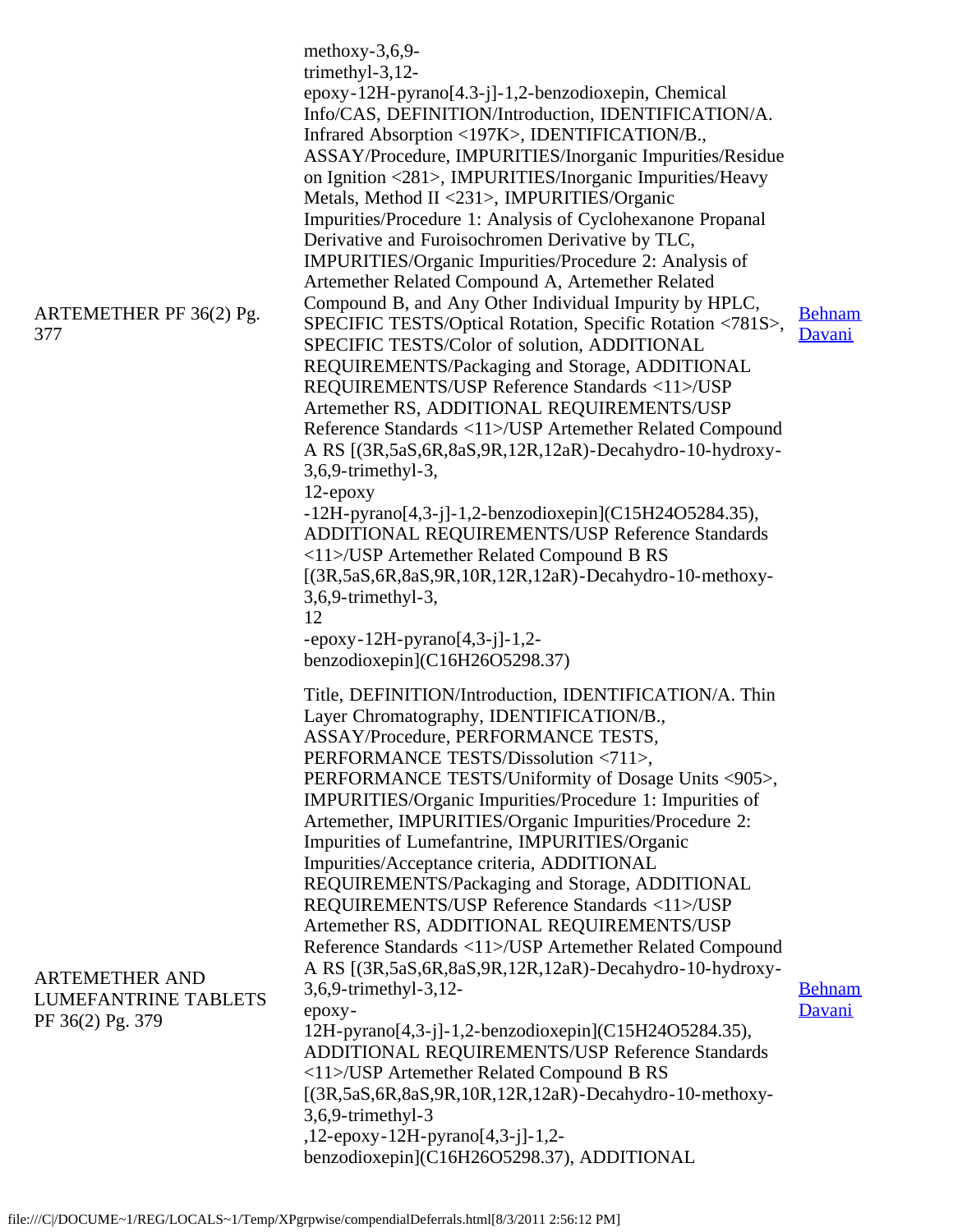|                                                               | REQUIREMENTS/USP Reference Standards <11>/USP<br>Lumefantrine RS, ADDITIONAL REQUIREMENTS/USP<br>Reference Standards <11>/USP Lumefantrine Related<br>Compound A RS [(RS, Z)-2-(Dibutylamino)-2-(2,7-dichloro-<br>9-(4-chlorobenzylidene)<br>$-9H-$<br>fluoren-4-yl)ethanol](C30H32Cl3NO528.94)                                                                                                                                                                                                                                                                                                                                                                                                                                                                                                                                                                                                                                                                                                                                                                                                                                                                                                                                                                                                                                                                                                                                                                                                                                                                                                                                                                                                                                                                                                       |                       |
|---------------------------------------------------------------|-------------------------------------------------------------------------------------------------------------------------------------------------------------------------------------------------------------------------------------------------------------------------------------------------------------------------------------------------------------------------------------------------------------------------------------------------------------------------------------------------------------------------------------------------------------------------------------------------------------------------------------------------------------------------------------------------------------------------------------------------------------------------------------------------------------------------------------------------------------------------------------------------------------------------------------------------------------------------------------------------------------------------------------------------------------------------------------------------------------------------------------------------------------------------------------------------------------------------------------------------------------------------------------------------------------------------------------------------------------------------------------------------------------------------------------------------------------------------------------------------------------------------------------------------------------------------------------------------------------------------------------------------------------------------------------------------------------------------------------------------------------------------------------------------------|-----------------------|
| <b>BETADEX SULFOBUTYL</b><br>ETHER SODIUM PF 36(2) Pg.<br>447 | Title, Chemical Info/Chemical Structure, Chemical<br>Info/C42H70-nO35·(C4H8SO3Na)n, Chemical<br>Info/2163 when $n = 6.5$ , Chemical Info/Beta Cyclodextrin<br>Sulfobutyl Ethers, Sodium Salts;, Chemical Info/Beta<br>Cyclodextrin Sulfobutyl Ether Sodium, Chemical Info/CAS,<br>DEFINITION/Introduction, IDENTIFICATION/A. Infrared<br>Absorption <197K>, IDENTIFICATION/B.,<br>IDENTIFICATION/C., IDENTIFICATION/D. Identification<br>Tests—General, Sodium <191>, ASSAY/Procedure,<br>IMPURITIES/Inorganic Impurities/Heavy Metals, Method II<br><231>, IMPURITIES/Inorganic Impurities/Limit of Sodium<br>Chloride, IMPURITIES/Organic Impurities/Procedure 1: Limit<br>of Beta Cyclodextrin (Betadex), IMPURITIES/Organic<br>Impurities/Procedure 2: Limit of 4-Hydroxybutane-1-Sulfonic<br>Acid, IMPURITIES/Organic Impurities/Procedure 3: Limit of<br>Bis(4-Sulfobutyl) Ether Disodium, IMPURITIES/Organic<br>Impurities/Procedure 4: Limit of 1,4-Butane Sultone,<br>SPECIFIC TESTS, SPECIFIC TESTS/Bacterial Endotoxins<br>Test <85>, SPECIFIC TESTS/Microbial Enumeration Tests<br>$\langle 61 \rangle$ and Tests for Specified Microorganisms $\langle 62 \rangle$ ,<br>SPECIFIC TESTS/Clarity of Solution, SPECIFIC<br>TESTS/Average Degree of Substitution, SPECIFIC TESTS/pH<br><791>, SPECIFIC TESTS/Water Determination, Method I<br><921>, ADDITIONAL REQUIREMENTS/Packaging and<br>Storage, ADDITIONAL REQUIREMENTS/Labeling,<br>ADDITIONAL REQUIREMENTS/USP Reference Standards<br><11>/USP Beta Cyclodextrin RS, ADDITIONAL<br>REQUIREMENTS/USP Reference Standards <11>/USP<br>Betadex Sulfobutyl Ether Sodium RS, ADDITIONAL<br>REQUIREMENTS/USP Reference Standards <11>/USP<br>Endotoxin RS, ADDITIONAL REQUIREMENTS/USP<br>Reference Standards <11>/USP Sodium Chloride RS | <b>Hong Wang</b>      |
| <b>BUTYL STEARATE PF 35(6)</b><br>Pg. 1502                    | Title, Chemical Info/Chemical Structure, Chemical Info/Butyl<br>Octadecanoate, Chemical Info/C22H44O2, Chemical<br>Info/340.59, Chemical Info/CAS, DEFINITION/Introduction,<br>IDENTIFICATION/Infrared Absorption <197F>, SPECIFIC<br>TESTS/Solubility in alcohol, SPECIFIC TESTS/Specific<br>Gravity <841>, SPECIFIC TESTS/Fats and Fixed Oils, Iodine<br>Value <401>, SPECIFIC TESTS/Melting Range or<br>Temperature, Class III <741>, SPECIFIC TESTS/Fats and<br>Fixed Oils, Saponification Value <401>, ADDITIONAL<br>REQUIREMENTS/Packaging and Storage, ADDITIONAL<br>REQUIREMENTS/Labeling, ADDITIONAL<br>REQUIREMENTS/USP Reference Standards <11>/USP Butyl<br><b>Stearate RS</b>                                                                                                                                                                                                                                                                                                                                                                                                                                                                                                                                                                                                                                                                                                                                                                                                                                                                                                                                                                                                                                                                                                            | <b>Robert Lafaver</b> |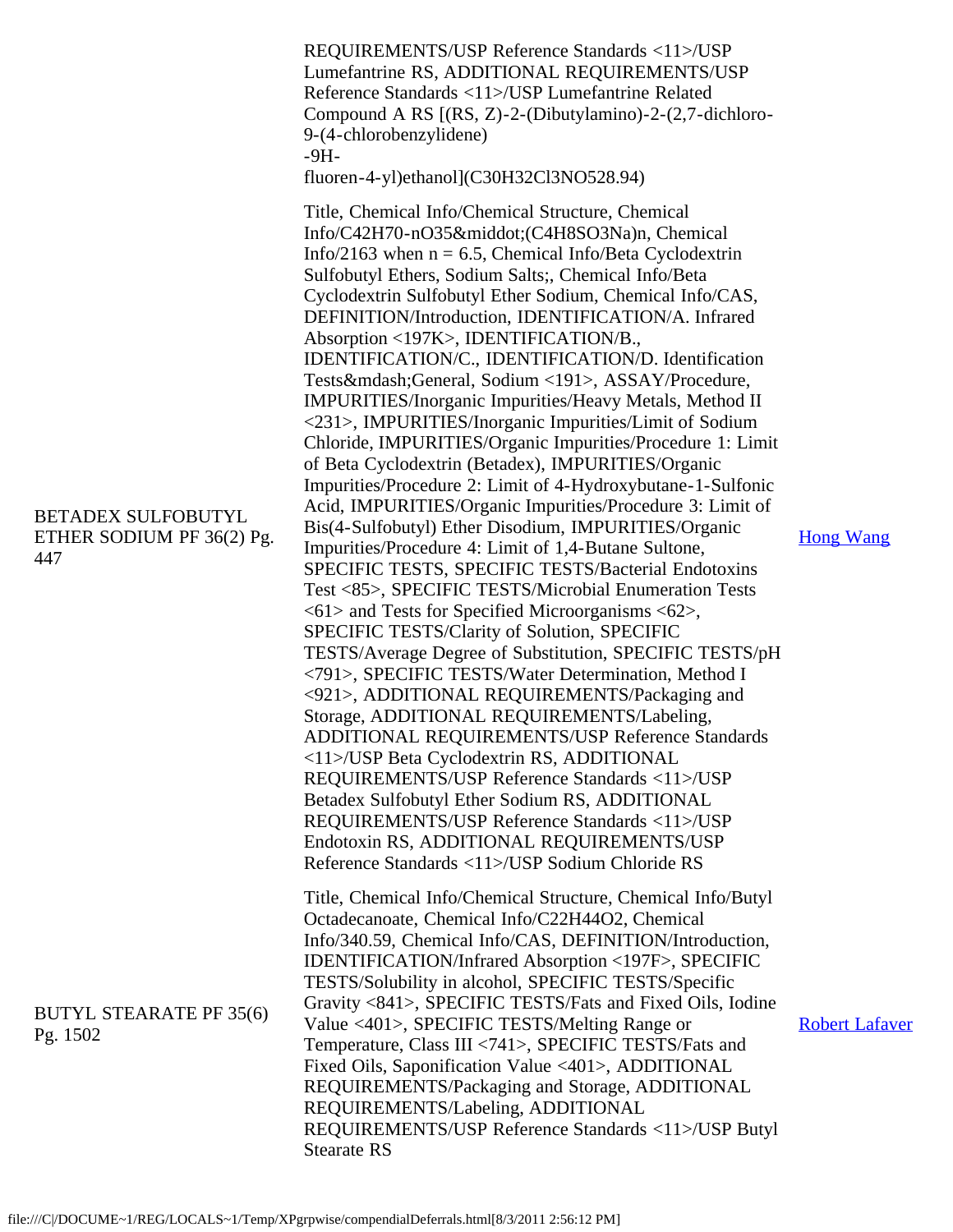| <b>CALCITONIN SALMON PF</b><br>36(5) Pg. 1174                                      | DEFINITION/Introduction, IMPURITIES/Organic<br>Impurities/Procedure: Related Peptides and Other Related<br>Substances, SPECIFIC TESTS/Bioidentity, SPECIFIC<br>TESTS/Microbial Enumeration Tests <61> and Tests for<br>Specified Microorganisms <62>                                                                                                                                                                                                                                                                                                                                                                                                                                                                                                                                                                      | <b>Thomas</b><br><b>Sigambris</b> |
|------------------------------------------------------------------------------------|---------------------------------------------------------------------------------------------------------------------------------------------------------------------------------------------------------------------------------------------------------------------------------------------------------------------------------------------------------------------------------------------------------------------------------------------------------------------------------------------------------------------------------------------------------------------------------------------------------------------------------------------------------------------------------------------------------------------------------------------------------------------------------------------------------------------------|-----------------------------------|
| <b>CARBIDOPA AND</b><br>LEVODOPA EXTENDED-<br>RELEASE TABLETS PF 34(6)<br>Pg. 1433 | Title, Definition, Packaging and storage, Labeling, USP<br>Reference standards <11>, Identification, Dissolution <711> -<br>Test 1, Dissolution <711> - Test 2, Dissolution <711> - Test 3,<br>Uniformity of dosage units <905>, Related compounds, Assay                                                                                                                                                                                                                                                                                                                                                                                                                                                                                                                                                                 | Ravi<br>Ravichandran              |
| <b>CEFEPIME</b><br>HYDROCHLORIDE PF 36(1)<br>Pg. 76                                | ASSAY/Procedure, IMPURITIES/Organic<br>Impurities/Procedure 1: Limit of N-Methylpyrrolidine,<br>IMPURITIES/Organic Impurities/Procedure 2: Other Organic<br>Impurities, ADDITIONAL REQUIREMENTS/USP Reference<br>Standards <11>/USP Cefepime Hydrochloride System<br>Suitability RS                                                                                                                                                                                                                                                                                                                                                                                                                                                                                                                                       | <b>Ahalya Wise</b>                |
| <b>CEFEPIME FOR INJECTION</b><br>PF 36(1) Pg. 79                                   | ASSAY/Procedure, IMPURITIES/Organic<br>Impurities/Procedure 1: Limit of N-Methylpyrrolidine,<br>IMPURITIES/Organic Impurities/Procedure 2: Other Organic<br>Impurities, ADDITIONAL REQUIREMENTS/USP Reference<br>Standards <11>/USP Cefepime Hydrochloride System<br>Suitability RS                                                                                                                                                                                                                                                                                                                                                                                                                                                                                                                                       | <b>Ahalya Wise</b>                |
| <b>CETIRIZINE</b><br><b>HYDROCHLORIDE TABLETS</b><br>PF 36(2) Pg. 389              | Title, DEFINITION/Introduction,<br>IDENTIFICATION/Introduction, ASSAY/Procedure,<br>PERFORMANCE TESTS, PERFORMANCE<br>TESTS/Dissolution <711>, PERFORMANCE<br>TESTS/Uniformity of Dosage Units <905>,<br>IMPURITIES/Organic Impurities/Procedure, ADDITIONAL<br>REQUIREMENTS/Packaging and Storage, ADDITIONAL<br>REQUIREMENTS/USP Reference Standards <11>/USP<br>Cetirizine Hydrochloride RS                                                                                                                                                                                                                                                                                                                                                                                                                            | <b>Domenick</b><br>Vicchio        |
| <b>DESCRIPTION AND</b><br>SOLUBILITY PF 36(2) Pg. 578                              | Artemether, Butyl Stearate, Betadex Sulfobutyl Ether Sodium,<br>Montelukast Sodium, Fosfomycin Tromethamine,<br>Valganciclovir Hydrochloride, Diethyl Sebacate, Lumefantrine,<br>Milbemycin Oxime, Anagrelide Hydrochloride, Polyglyceryl<br>Dioleate, Hydrogenated Starch Hydrolysate, Albumin Human                                                                                                                                                                                                                                                                                                                                                                                                                                                                                                                     | <b>Behnam</b><br>Davani           |
| DIETHYL SEBACATE PF 35(5)<br>Pg. 1203                                              | Title, Chemical Info/Chemical Structure, Chemical<br>Info/CH3CH2OOC(CH2)8COOCH2CH3, Chemical<br>Info/C14H26O4, Chemical Info/258.35, Chemical<br>Info/Decanedioic acid, 1,10-diethyl ester;, Chemical<br>Info/Diethyl 1,10-decanedioate, Chemical Info/CAS,<br>DEFINITION/Introduction, IDENTIFICATION/A. Infrared<br>Absorption <197F>, IDENTIFICATION/B.,<br>ASSAY/Procedure, IMPURITIES/Inorganic Impurities/Residue<br>on Ignition <281>, IMPURITIES/Inorganic Impurities/Heavy<br>Metals, Method II <231>, SPECIFIC TESTS/Specific Gravity<br><841>, SPECIFIC TESTS/Refractive Index <831>, SPECIFIC<br>TESTS/Fats and Fixed Oils, Acid Value <401>, SPECIFIC<br>TESTS/Fats and Fixed Oils, Iodine Value <401>,<br>ADDITIONAL REQUIREMENTS/Packaging and Storage,<br>ADDITIONAL REQUIREMENTS/USP Reference Standards | <b>Robert Lafaver</b>             |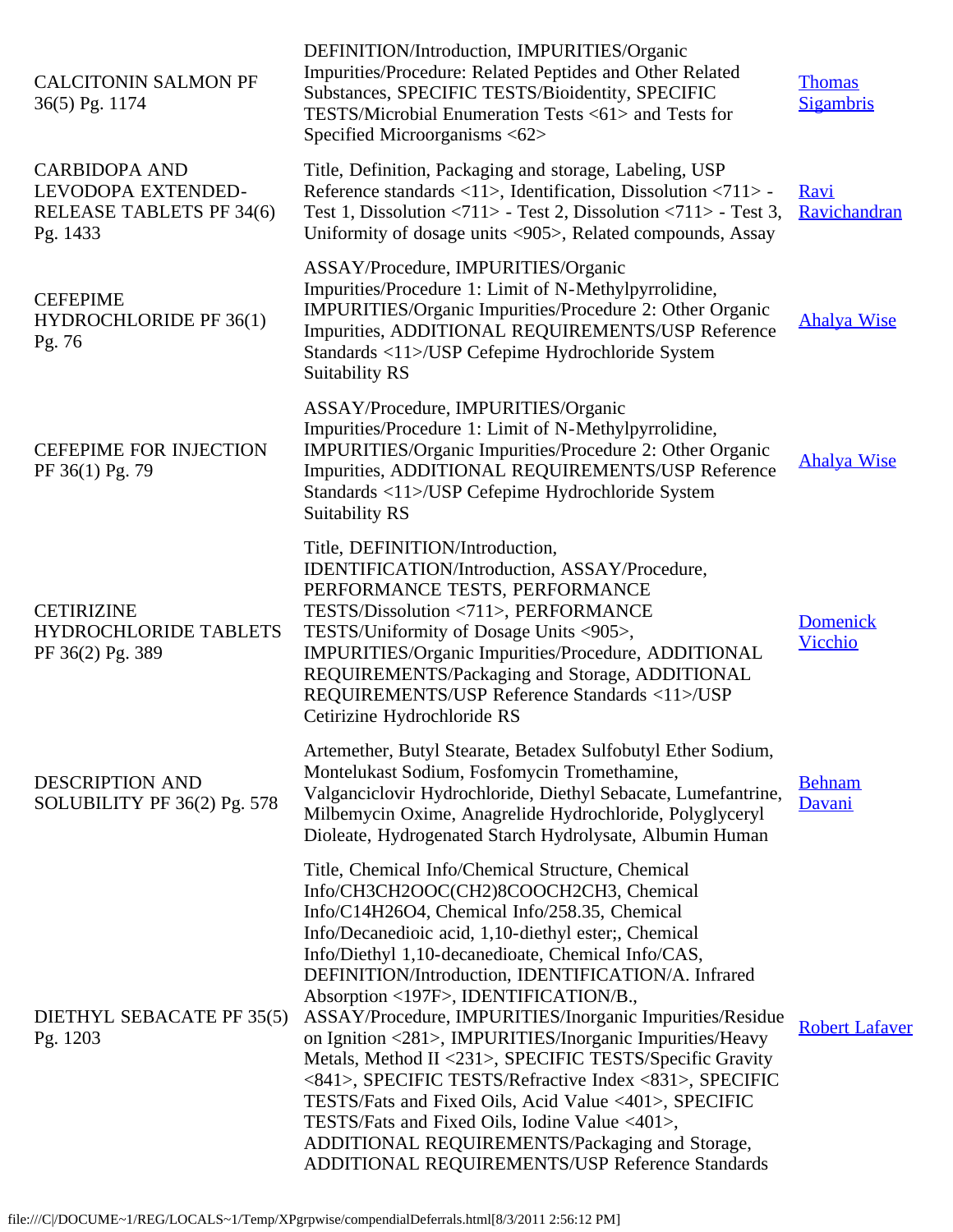|                                                                   | <11>                                                                                                                                                                                                                                                                                                                                                                                                                                                                                                                                                                                                                                                                                                                                                                                                                                                                                                                                                                                                        |                                    |
|-------------------------------------------------------------------|-------------------------------------------------------------------------------------------------------------------------------------------------------------------------------------------------------------------------------------------------------------------------------------------------------------------------------------------------------------------------------------------------------------------------------------------------------------------------------------------------------------------------------------------------------------------------------------------------------------------------------------------------------------------------------------------------------------------------------------------------------------------------------------------------------------------------------------------------------------------------------------------------------------------------------------------------------------------------------------------------------------|------------------------------------|
| DROSPIRENONE AND<br>ETHINYL ESTRADIOL<br>TABLETS PF 36(4) Pg. 914 | Title, DEFINITION/Introduction,<br>IDENTIFICATION/Introduction, ASSAY/Procedure,<br>PERFORMANCE TESTS, PERFORMANCE<br>TESTS/Dissolution <711>, PERFORMANCE<br>TESTS/Uniformity of Dosage Units <905>,<br>IMPURITIES/Organic Impurities/Procedure, ADDITIONAL<br>REQUIREMENTS/Packaging and Storage, ADDITIONAL<br>REQUIREMENTS/USP Reference Standards <11>/USP<br>Drospirenone RS, ADDITIONAL REQUIREMENTS/USP<br>Reference Standards <11>/USP Ethinyl Estradiol RS,<br>ADDITIONAL REQUIREMENTS/USP Reference Standards<br><11>/USP Ethinyl Estradiol Related Compound B RS 19-Nor-<br>17α-pregna-1,3,5(10),9(11)-tetraen-20-yne-3,17-<br>diol(C20H22O2294.39)                                                                                                                                                                                                                                                                                                                                             | <b>Domenick</b><br>Vicchio         |
| ESTRADIOL TRANSDERMAL<br>SYSTEM PF 35(5) Pg. 1136                 | PERFORMANCE TESTS/Drug Release <724>                                                                                                                                                                                                                                                                                                                                                                                                                                                                                                                                                                                                                                                                                                                                                                                                                                                                                                                                                                        | <b>Margareth</b><br><b>Marques</b> |
| FENTANYL TRANSDERMAL<br>SYSTEM PF 36(2) Pg. 397                   | Title, DEFINITION/Introduction, IDENTIFICATION/A.,<br><b>IDENTIFICATION/B.</b> Thin-Layer Chromatography<br>Identification Test <201>, ASSAY/Procedure,<br>PERFORMANCE TESTS, PERFORMANCE TESTS/Drug<br>Release <724>, PERFORMANCE TESTS/Uniformity of<br>Dosage Units <905>, IMPURITIES/Organic Impurities<br>/Procedure 1, IMPURITIES/Organic Impurities /Procedure 2,<br>SPECIFIC TESTS/Alcohol Content, ADDITIONAL<br>REQUIREMENTS/Packaging and Storage, ADDITIONAL<br>REQUIREMENTS/Labeling, ADDITIONAL<br>REQUIREMENTS/USP Reference Standards <11>/USP<br>Fentanyl Citrate RS, ADDITIONAL REQUIREMENTS/USP<br>Reference Standards <11>/ USP Fentanyl Related Compound<br>E RS 1-phenethyl-N-phenylpiperidine-4-amineC19H24N2<br>· 2HCl353.33, ADDITIONAL<br>REQUIREMENTS/USP Reference Standards <11>/ USP<br>Fentanyl Related Compound G RS N-(1-phenethyl-4-<br>piperidyl)-acetanilide, acetyl fentanylC21H26N2O322.44,<br>ADDITIONAL REQUIREMENTS/USP Reference Standards<br><11>/USP Alcohol RS | Clydewyn<br><b>Anthony</b>         |
|                                                                   | Title, Chemical Info/Chemical Structure, Chemical<br>Info/C845H1339N223O243S9, Chemical Info/ 18,800 daltons,<br>Chemical Info/CAS, DEFINITION/Introduction,<br>IDENTIFICATION/A, IDENTIFICATION/B,<br>IDENTIFICATION/C: Peptide Mapping, ASSAY/Potency,<br>IMPURITIES/Organic Impurities, IMPURITIES/Procedure<br>1/Solution A, IMPURITIES/Procedure 1/Solution B,<br>IMPURITIES/Procedure 1/Mobile phase,<br>IMPURITIES/Procedure 1/Standard solution,<br>IMPURITIES/Procedure 1/Sample solution,<br>IMPURITIES/Procedure 1/Chromatographic system,<br>IMPURITIES/Procedure 1/System suitability,<br>IMPURITIES/Procedure 1/Analysis, IMPURITIES/Procedure<br>1/Acceptance criteria, IMPURITIES/Procedure 2: Impurities                                                                                                                                                                                                                                                                                   |                                    |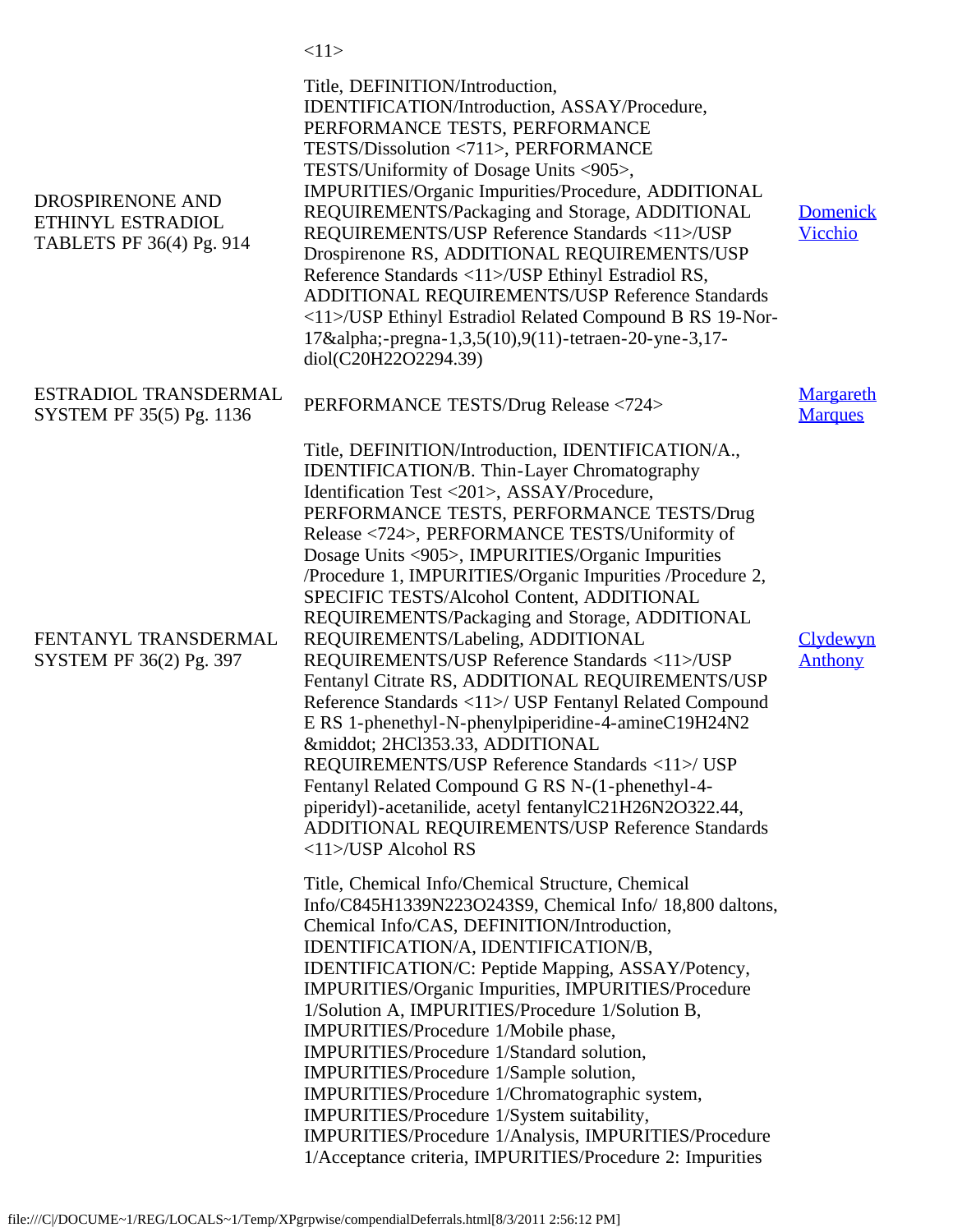|                              | With Charges Different From Filgrastim/1 M phosphoric acid<br>solution, IMPURITIES/Procedure 2: Impurities With Charges<br>Different From Filgrastim/1 M sodium hydroxide solution,<br>IMPURITIES/Procedure 2: Impurities With Charges Different<br>From Filgrastim/Anolyte solution, IMPURITIES/Procedure 2:<br>Impurities With Charges Different From Filgrastim/Catholyte<br>solution, IMPURITIES/Procedure 2: Impurities With Charges<br>Different From Filgrastim/Initiator, IMPURITIES/Procedure 2:<br>Impurities With Charges Different From Filgrastim/Fixing<br>solution, IMPURITIES/Procedure 2: Impurities With Charges<br>Different From Filgrastim/Gel wash I, IMPURITIES/Procedure<br>2: Impurities With Charges Different From<br>Filgrastim/Coomassie staining solution,<br>IMPURITIES/Procedure 2: Impurities With Charges Different<br>From Filgrastim/Coomassie destaining solution,<br><b>IMPURITIES/Procedure 2: Impurities With Charges Different</b><br>From Filgrastim/Reference solution A,<br><b>IMPURITIES/Procedure 2: Impurities With Charges Different</b><br>From Filgrastim/Reference solution B,<br><b>IMPURITIES/Procedure 2: Impurities With Charges Different</b><br>From Filgrastim/Reference solution C,<br><b>IMPURITIES/Procedure 2: Impurities With Charges Different</b><br>From Filgrastim/Reference solution D,<br><b>IMPURITIES/Procedure 2: Impurities With Charges Different</b><br>From Filgrastim/Sample solution, IMPURITIES/Procedure 2:<br>Impurities With Charges Different From Filgrastim/Analysis,<br>IMPURITIES/Procedure 3: Impurities With Molecular Weight<br>Different From That of Filgrastim/4X SDS sample buffer<br>(nonreducing conditions), IMPURITIES/Procedure 3:<br>Impurities With Molecular Weight Different From That of<br>Filgrastim/4X SDS sample buffer (reducing conditions),<br><b>IMPURITIES/Procedure 3: Impurities With Molecular Weight</b><br>Different From That of Filgrastim/1X SDS sample buffer<br>(nonreducing conditions), IMPURITIES/Procedure 3: |                            |
|------------------------------|----------------------------------------------------------------------------------------------------------------------------------------------------------------------------------------------------------------------------------------------------------------------------------------------------------------------------------------------------------------------------------------------------------------------------------------------------------------------------------------------------------------------------------------------------------------------------------------------------------------------------------------------------------------------------------------------------------------------------------------------------------------------------------------------------------------------------------------------------------------------------------------------------------------------------------------------------------------------------------------------------------------------------------------------------------------------------------------------------------------------------------------------------------------------------------------------------------------------------------------------------------------------------------------------------------------------------------------------------------------------------------------------------------------------------------------------------------------------------------------------------------------------------------------------------------------------------------------------------------------------------------------------------------------------------------------------------------------------------------------------------------------------------------------------------------------------------------------------------------------------------------------------------------------------------------------------------------------------------------------------------------------------------------------------|----------------------------|
| FILGRASTIM PF 36(5) Pg. 1180 | Impurities With Molecular Weight Different From That of<br>Filgrastim/1X SDS sample buffer (reducing conditions),<br><b>IMPURITIES/Procedure 3: Impurities With Molecular Weight</b><br>Different From That of Filgrastim/Gel wash I,<br><b>IMPURITIES/Procedure 3: Impurities With Molecular Weight</b><br>Different From That of Filgrastim/Gel wash II,<br>IMPURITIES/Procedure 3: Impurities With Molecular Weight<br>Different From That of Filgrastim/Reducer solution,<br><b>IMPURITIES/Procedure 3: Impurities With Molecular Weight</b><br>Different From That of Filgrastim/Silver nitrate solution,<br><b>IMPURITIES/Procedure 3: Impurities With Molecular Weight</b><br>Different From That of Filgrastim/Developer,<br>IMPURITIES/Procedure 3: Impurities With Molecular Weight                                                                                                                                                                                                                                                                                                                                                                                                                                                                                                                                                                                                                                                                                                                                                                                                                                                                                                                                                                                                                                                                                                                                                                                                                                                | Clydewyn<br><b>Anthony</b> |
|                              | Different From That of Filgrastim/Acetic acid solution,<br>IMPURITIES/Procedure 3: Impurities With Molecular Weight<br>Different From That of Filgrastim/Running buffer,<br><b>IMPURITIES/Procedure 3: Impurities With Molecular Weight</b><br>Different From That of Filgrastim/Resolving gel,<br><b>IMPURITIES/Procedure 3: Impurities With Molecular Weight</b><br>Different From That of Filgrastim/Reference solution A,                                                                                                                                                                                                                                                                                                                                                                                                                                                                                                                                                                                                                                                                                                                                                                                                                                                                                                                                                                                                                                                                                                                                                                                                                                                                                                                                                                                                                                                                                                                                                                                                                |                            |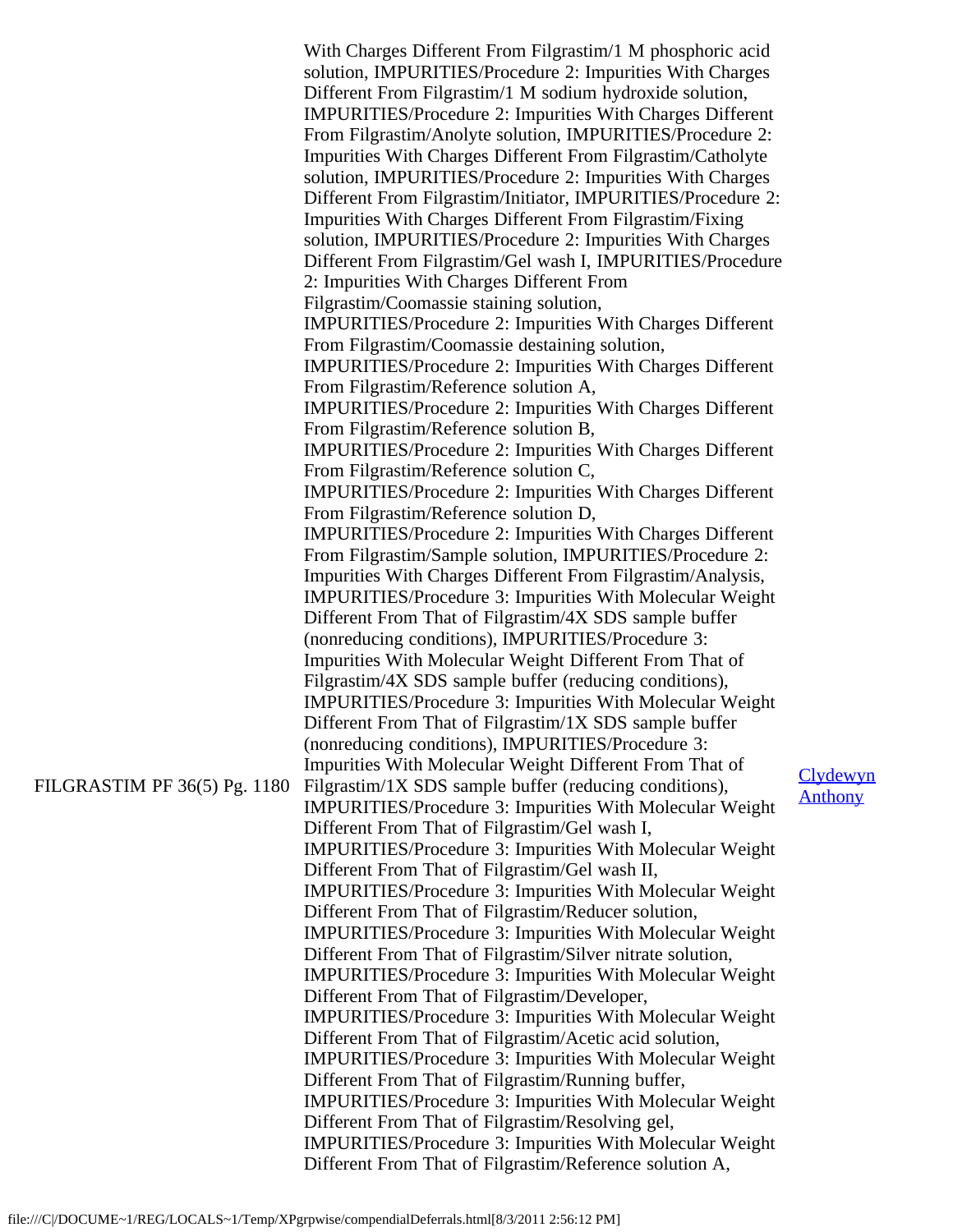IMPURITIES/Procedure 3: Impurities With Molecular Weight Different From That of Filgrastim/Reference solution B, IMPURITIES/Procedure 3: Impurities With Molecular Weight Different From That of Filgrastim/Reference solution C, IMPURITIES/Procedure 3: Impurities With Molecular Weight Different From That of Filgrastim/Reference solution D, IMPURITIES/Procedure 3: Impurities With Molecular Weight Different From That of Filgrastim/Sample solution, IMPURITIES/Procedure 3: Impurities With Molecular Weight Different From That of Filgrastim/Analysis, IMPURITIES/Procedure 4: Limit of High Molecular Weight Proteins/Mobile phase, IMPURITIES/Procedure 4: Limit of High Molecular Weight Proteins/Column conditioning solution, IMPURITIES/Procedure 4: Limit of High Molecular Weight Proteins/Resolution solution, IMPURITIES/Procedure 4: Limit of High Molecular Weight Proteins/Standard solution, IMPURITIES/Procedure 4: Limit of High Molecular Weight Proteins/Sample solution, IMPURITIES/Procedure 4: Limit of High Molecular Weight Proteins/Chromatographic system, IMPURITIES/Procedure 4: Limit of High Molecular Weight Proteins/System suitability, IMPURITIES/Procedure 4: Limit of High Molecular Weight Proteins/Analysis, IMPURITIES/Procedure 4: Limit of High Molecular Weight Proteins/Acceptance criteria, SPECIFIC TESTS/Protein Concentration, SPECIFIC TESTS/Microbial Enumeration Tests <61>, SPECIFIC TESTS/Bacterial Endotoxins Test <85>, ADDITIONAL REQUIREMENTS/Packaging and Storage, ADDITIONAL REQUIREMENTS/Labeling, ADDITIONAL REQUIREMENTS/USP Reference Standards <11>/USP Endotoxin RS, ADDITIONAL REQUIREMENTS/USP Reference Standards <11>/USP Filgrastim RS Title, Chemical Info/Chemical Structure, Chemical Info/C3H7O4P·C4H11NO3, Chemical Info/259.19, Chemical Info/Phosphonic acid, (3-methyloxiranyl)-, (2R-cis)- , compd. with 2-amino-2-(hydroxymethyl)-1,3-propanediol (1:1);, Chemical Info/(1R,2S)-(1,2-Epoxypropyl)phosphonic acid, compound with 2-amino-2-(hydroxymethyl)-1,3 propanediol (1:1), Chemical Info/CAS, DEFINITION/Introduction, IDENTIFICATION/A. Infrared Absorption <197K>, IDENTIFICATION/B., IDENTIFICATION/C., ASSAY/Procedure, IMPURITIES/Inorganic Impurities/Heavy Metals, Method I <231>, IMPURITIES/Inorganic Impurities/Limit of Inorganic Phosphates, IMPURITIES/Organic Impurities/Procedure, SPECIFIC TESTS/pH <791>, SPECIFIC TESTS/Optical Rotation, Specific Rotation <781S>, SPECIFIC TESTS/Water Determination, Method Ic <921>, ADDITIONAL REQUIREMENTS/Packaging and Storage, ADDITIONAL REQUIREMENTS/USP Reference Standards <11>/USP Fosfomycin Tromethamine RS

Chemical Info/Molecular Weight, Chemical Info/Chemical Name, DEFINITION/Introduction,

[Behnam](mailto:BD@usp.org) **[Davani](mailto:BD@usp.org)** 

FOSFOMYCIN TROMETHAMINE PF 36(2) Pg. 404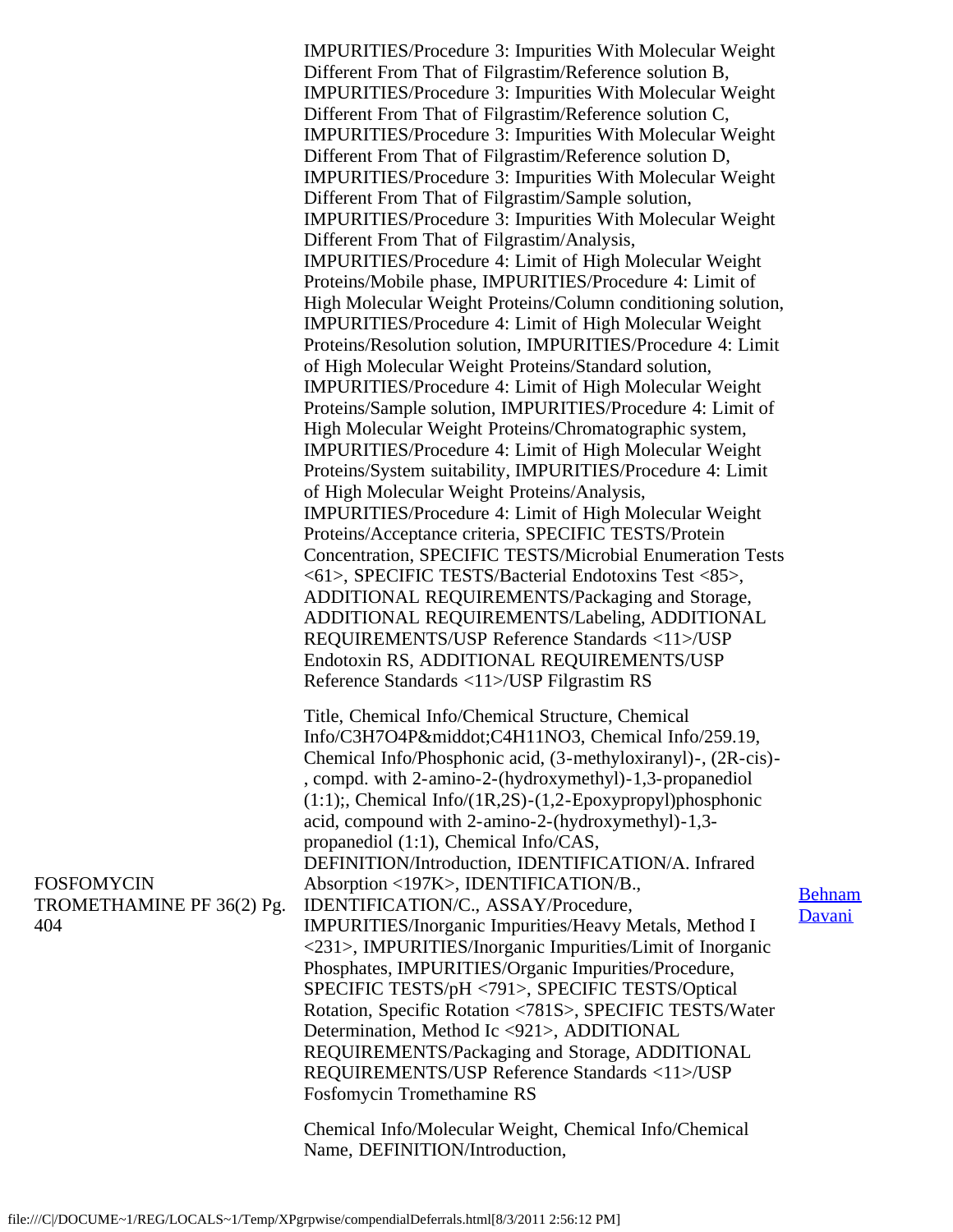| GLUCAGON PF 35(5) Pg. 1148                                                                                          | IDENTIFICATION/Introduction, IDENTIFICATION/A,<br>IDENTIFICATION/B, ASSAY/Procedure, OTHER<br>COMPONENTS/Nitrogen Determination, Method II <461>,<br>IMPURITIES/Inorganic Impurities, IMPURITIES/Organic<br>Impurities/Procedure, SPECIFIC TESTS/Water Determination,<br>Method IMethod Ic <921>, SPECIFIC TESTS/Bacterial<br>Endotoxins Test <85>, ADDITIONAL<br>REQUIREMENTS/Packaging and Storage, ADDITIONAL<br>REQUIREMENTS/USP Reference Standards <11> | <b>Thomas</b><br><b>Sigambris</b> |
|---------------------------------------------------------------------------------------------------------------------|---------------------------------------------------------------------------------------------------------------------------------------------------------------------------------------------------------------------------------------------------------------------------------------------------------------------------------------------------------------------------------------------------------------------------------------------------------------|-----------------------------------|
| <b>GLUCAGON FOR INJECTION</b><br>PF 35(5) Pg. 1152                                                                  | DEFINITION/Introduction, IDENTIFICATION/Introduction,<br>ASSAY/Procedure, IMPURITIES/Organic Impurities,<br>SPECIFIC TESTS/Water Determination, Method Ic <921>,<br>SPECIFIC TESTS/pH and Clarity of solution, SPECIFIC<br>TESTS/Bacterial Endotoxins Test <85>, SPECIFIC<br>TESTS/Sterility Tests <71>, SPECIFIC TESTS/Other<br>Requirements, ADDITIONAL REQUIREMENTS/Labeling,<br>ADDITIONAL REQUIREMENTS/USP Reference Standards<br><11>                   | <b>Thomas</b><br><b>Sigambris</b> |
| <b>HELIUM PF 35(4) Pg. 850</b>                                                                                      | IDENTIFICATION/A., IDENTIFICATION/B.,<br>IDENTIFICATION/Introduction, ASSAY/Procedure,<br>IMPURITIES/Inorganic Impurities/Carbon Monoxide,<br>IMPURITIES/Inorganic Impurities/Acceptance criteria,<br>SPECIFIC TESTS/Odor, ADDITIONAL<br>REQUIREMENTS/Packaging and Storage, ADDITIONAL<br>REQUIREMENTS/Labeling                                                                                                                                              | Ravi<br>Ravichandran              |
| HEPARIN CALCIUM PF 36(5)<br>Pg. 1185                                                                                | Title, DEFINITION/Introduction, IDENTIFICATION,<br>IDENTIFICATION/A. 1H NMR Spectrum,<br>IDENTIFICATION/B. Identification Tests—General,<br>Calcium <191>, ASSAY/Anti-Factor IIa Potency                                                                                                                                                                                                                                                                      | <b>Anita Szajek</b>               |
| <b>HYDROMORPHONE</b><br>HYDROCHLORIDE PF 35(5)<br>Pg. 1156                                                          | IMPURITIES/Organic Impurities/Procedure, ADDITIONAL<br>REQUIREMENTS/ USP Reference Standards <11>                                                                                                                                                                                                                                                                                                                                                             | Clydewyn<br><b>Anthony</b>        |
| HYDROXYPROPYL CORN<br>STARCH PF 36(5) Pg. 1229                                                                      | Title                                                                                                                                                                                                                                                                                                                                                                                                                                                         | <b>Hong Wang</b>                  |
| LORATADINE ORALLY-<br>DISINTEGRATING TABLETS<br>PF 34(3) Pg. 624                                                    | Title, Definition, Packaging and storage, USP Reference<br>standards $\langle 11 \rangle$ , Identification, Disintegration $\langle 701 \rangle$ ,<br>Dissolution $\langle 711 \rangle$ , Uniformity of dosage units $\langle 905 \rangle$ , Related<br>compounds, Assay                                                                                                                                                                                      | <b>Mary Waddell</b>               |
| <b>LORATADINE AND</b><br><b>PSEUDOEPHEDRINE</b><br><b>SULFATE EXTENDED-</b><br>RELEASE TABLETS PF 32(6)<br>Pg. 1715 | Title, Definition, Packaging and storage, USP Reference<br>standards $\langle 11 \rangle$ , Identification, Dissolution $\langle 711 \rangle$ , Uniformity<br>of dosage units $\langle 905 \rangle$ , Loss on drying $\langle 731 \rangle$ , Loratadine<br>chromatographic purity, Pseudoephedrine sulfate<br>chromatographic purity, Assay for loratadine, Assay for<br>pseudoephedrine sulfate                                                              | <b>Mary Waddell</b>               |
|                                                                                                                     | Title, Chemical Info/Chemical Structure, Chemical<br>Info/C30H32Cl3NO, Chemical Info/528.94, Chemical<br>Info/(±)-2,7-Dichloro-9- $[(Z)$<br>-p-chlorobenzylidine]-α                                                                                                                                                                                                                                                                                           |                                   |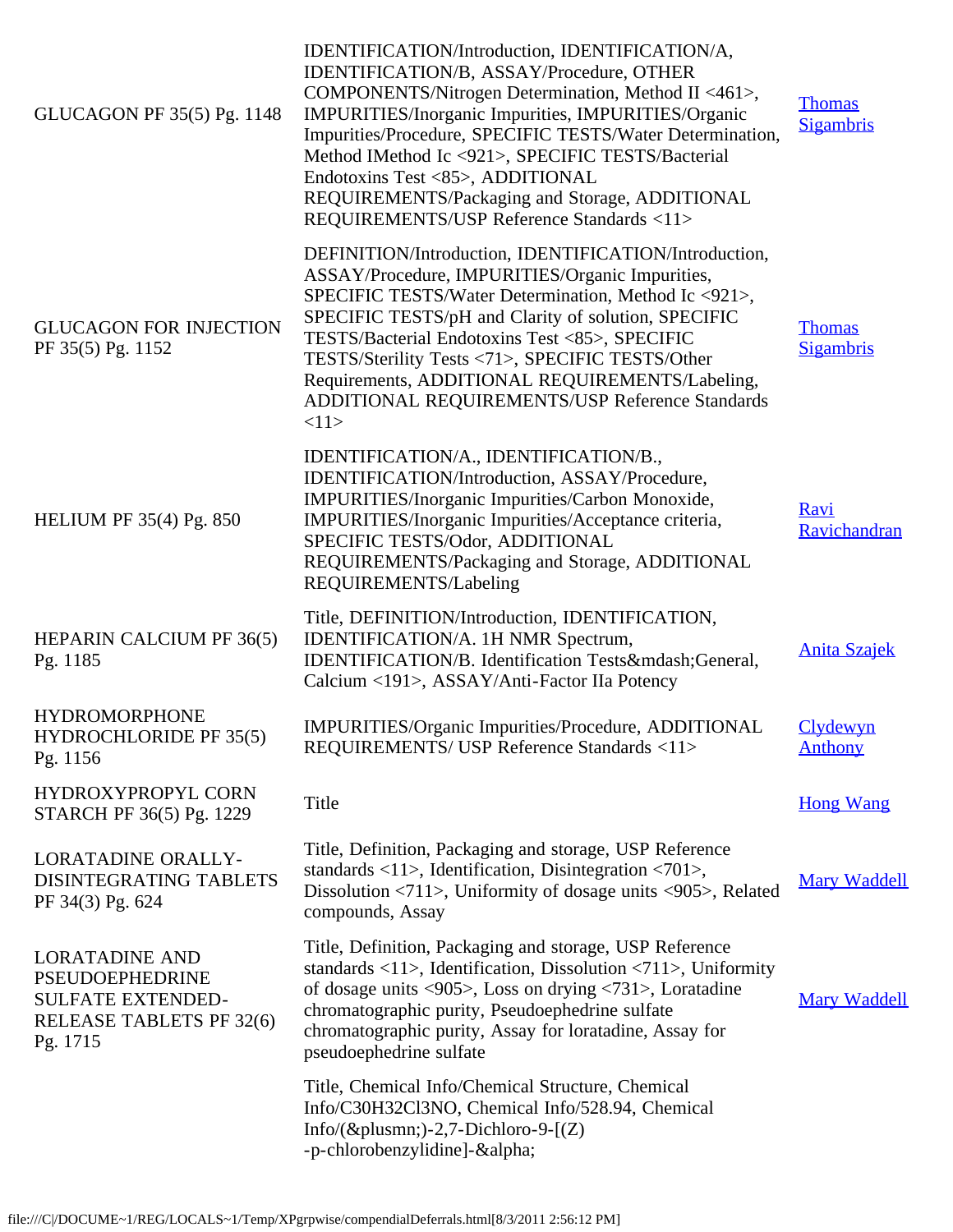| LUMEFANTRINE PF 36(2) Pg.<br>413               | [(dibutylamino)methyl]-fluorene-4-methanol, Chemical<br>Info/CAS, DEFINITION/Paragraph Text,<br>IDENTIFICATION/A. Infrared Absorption <197K>,<br>IDENTIFICATION/B., ASSAY/Procedure,<br>IMPURITIES/Inorganic Impurities/Residue on Ignition <281>,<br>IMPURITIES/Inorganic Impurities/Heavy Metals, Method II<br><231>, IMPURITIES/Organic Impurities/Procedure,<br>ADDITIONAL REQUIREMENTS/Packaging and Storage,<br>ADDITIONAL REQUIREMENTS/USP Reference Standards<br><11>/USP Lumefantrine RS, ADDITIONAL<br>REQUIREMENTS/USP Reference Standards <11>/USP<br>Lumefantrine Related Compound A RS [(RS, Z)-2-<br>(Dibutylamino)-2-(2,7-dichloro-9-<br>(4-chlorobenzylidene)<br>-9H-fluoren-4-yl)ethanol](C30H32Cl3NO528.94),<br>ADDITIONAL REQUIREMENTS/USP Reference Standards<br><11>/USP Lumefantrine Related Compound B RS<br>Lumefantrine related compound B is a mixture of isomers A<br>and B. [Isomer A is $(1S, 3R, 5R)$ -1,3-bis[ $(EZ)$ -2,7-Dichloro-9-<br>(4-chlorobenzylidene)<br>-9H-fluoren-4-yl]-2,6-dioxabicyclo[3.1.0] hexane.] [Isomer B<br>is $2-(EZ)-2,7-Dichloro-9-(4-chlorobenzylidene)$ -<br>9H-fluoren-4-yl)-3'-((EZ)<br>-2,7-dichloro-9-(4-chlorobenzylidene)-9H-fluoren-4-yl)-2,2'-<br>bioxirane.](C44H24Cl6O2797.4) | <b>Behnam</b><br>Davani     |
|------------------------------------------------|-----------------------------------------------------------------------------------------------------------------------------------------------------------------------------------------------------------------------------------------------------------------------------------------------------------------------------------------------------------------------------------------------------------------------------------------------------------------------------------------------------------------------------------------------------------------------------------------------------------------------------------------------------------------------------------------------------------------------------------------------------------------------------------------------------------------------------------------------------------------------------------------------------------------------------------------------------------------------------------------------------------------------------------------------------------------------------------------------------------------------------------------------------------------------------------------------------------------------------------------------------|-----------------------------|
| <b>METOLAZONE TABLETS PF</b><br>35(6) Pg. 1464 | PERFORMANCE TESTS/Dissolution                                                                                                                                                                                                                                                                                                                                                                                                                                                                                                                                                                                                                                                                                                                                                                                                                                                                                                                                                                                                                                                                                                                                                                                                                       | Margareth<br><b>Marques</b> |
|                                                | Title, Chemical Info/Chemical Structure, Chemical<br>Info/C31H43NO7 (Milbemycin A3 Oxime), Chemical<br>Info/541.68, Chemical Info/Milbemycin B, 5-O-demethyl-28-<br>deoxy-25-methyl-6,28-epoxy-23-hydroxyimino-,<br>[ $6R, 23S, 25S(E)$ ]-;, Chemical<br>Info/(2αE,4E,5′S,6R,6&<br>prime; S, 8E, 11R, 13R, 15S, 17& alpha; R, 20& alpha; R,<br>20βS)-6′-ethyl-3′,4&<br>prime;,5′,6,6′,7,10,11<br>,14,15,17α,20,20α,20β-<br>tetradecahydro-<br>20β-hydroxy-5′,6,8,<br>19-tetramethylspiro[11,15-methano-2H,13H,17H-furo[4,3,2-<br>pq][2,6]benzodioxacyclooctadecin-13,2′-[2H]pyran]-<br>17-one 20-oxime; Chemical Info/(1R, 4S, 5′ S,<br>6R, 6′ R, 8R, 13R, 20R, 24S, 10E, 14E, 16E, 22Z)-24-<br>$hydroxy-21$ -<br>hydroxyimino-2-oxo-11, 13, 22-trimethyl-3, 7, 19-<br>trioxatetracyclo-[15, 6,<br>1,14,8,020,24] pentacosa-10, 14, 16, 22-tetraene-6-spiro-<br>$2\&\text{prime}$ ;- $(5,\&\text{prime};6\&$<br>prime;-dimethyltetrahydropyran), Chemical Info/C32H45NO7<br>(Milbemycin A4 Oxime),<br>Chemical Info/555.70, Chemical Info/Milbemycin B, 5-O-<br>demethyl-28-deoxy-25-ethyl-6,28-epoxy-23-hydroxyimino-,                                                                                                                             |                             |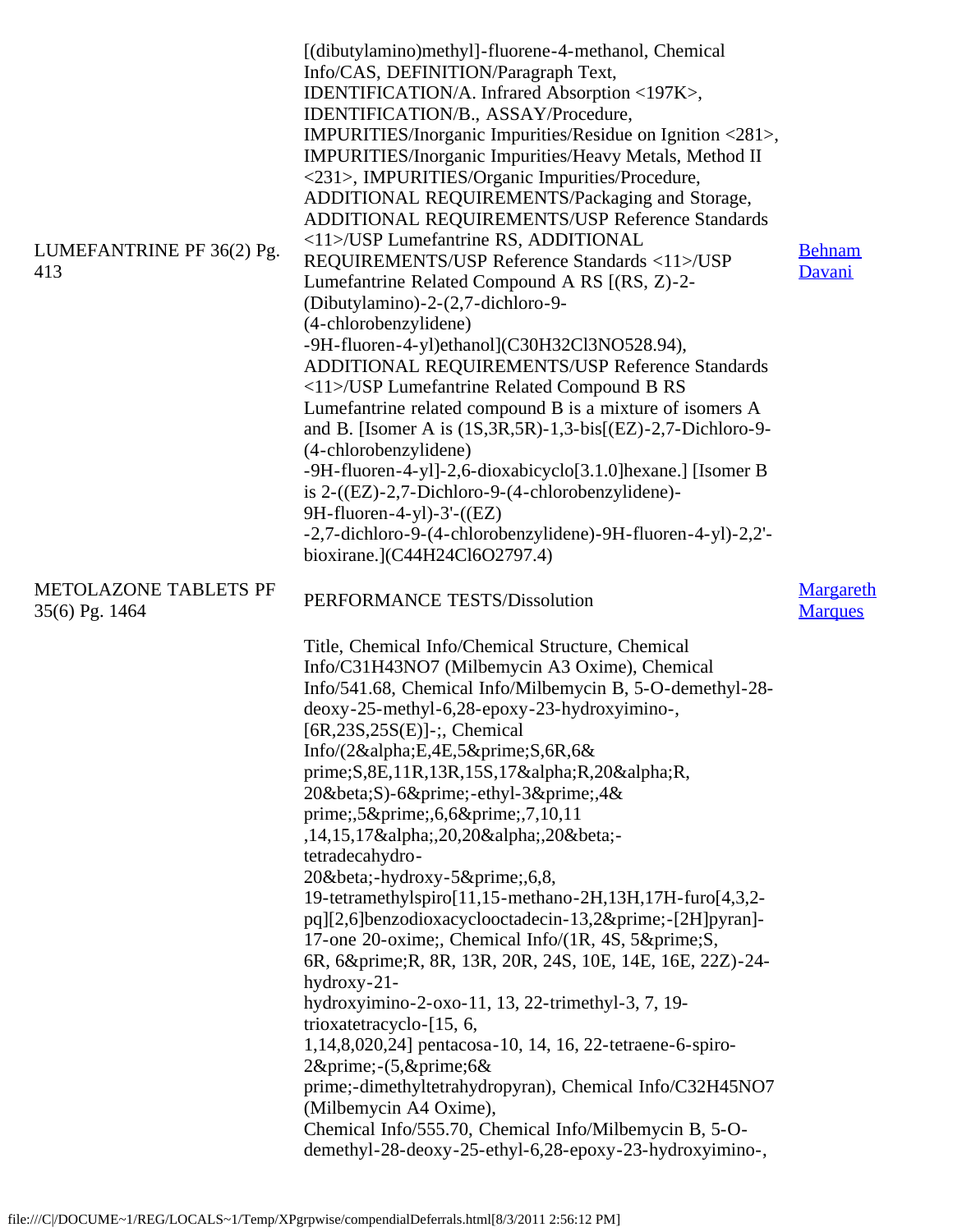|                       | $[6R, 23S, 25S(E)]$ -;, Chemical                                  |                     |
|-----------------------|-------------------------------------------------------------------|---------------------|
| MILBEMYCIN OXIME PF   | Info/(2αE,4E,5′S,6R,6′S,                                          | Morgan              |
| 36(2) Pg. 417         | 8E,11R,13R,15S,17αR,                                              | Puderbaugh          |
|                       | 20αR,20βS)-6′-                                                    |                     |
|                       | 3′,4′,5′,6,6′,7,10,                                               |                     |
|                       | 11,14,15,17α,20,20&                                               |                     |
|                       | alpha;,20β-tetradecahydro-20β-hydroxy-                            |                     |
|                       | 5′,6′,6,8,19-pentamethylspiro                                     |                     |
|                       | $[11, 15$ -methano-2H, 13H, 17H-furo $[4, 3, 2$ -pq] $[2, 6]$     |                     |
|                       | benzodioxacyclooctadecin-13,2′-[2H]pyran]-17-one                  |                     |
|                       | 20-oxime; Chemical Info/(1R, 4S, 5′ S,                            |                     |
|                       | 6R, 6′ R, 8R, 13R, 20R, 24S, 10E, 14E, 16E, 22Z)-24-              |                     |
|                       | hydroxy-21                                                        |                     |
|                       | -hydroxyimino-2-oxo-11, 13, 22-trimethyl-3, 7, 19-                |                     |
|                       |                                                                   |                     |
|                       | trioxatetracyclo-                                                 |                     |
|                       | $[15, 6, 1, 14, 8, 020, 24]$ pentacosa-10, 14, 16, 22-tetraene-6- |                     |
|                       | spiro-2′-                                                         |                     |
|                       | (6′-ethyl-5′-methyltetrahydropyran);, Chemical                    |                     |
|                       | Info/Mixture of milbemycin A3                                     |                     |
|                       | oxime and milbemycin A4 oxime, Chemical Info/CAS,                 |                     |
|                       | DEFINITION/Introduction,                                          |                     |
|                       | IDENTIFICATION/A. Infrared Absorption <197K>,                     |                     |
|                       | IDENTIFICATION/B., ASSAY/Procedure,                               |                     |
|                       | IMPURITIES/Organic                                                |                     |
|                       | Impurities/Procedure, SPECIFIC TESTS/Water Determination,         |                     |
|                       | Method I $<$ 921>,                                                |                     |
|                       | ADDITIONAL REQUIREMENTS/Packaging and Storage,                    |                     |
|                       | ADDITIONAL REQUIREMENTS/USP                                       |                     |
|                       | Reference Standards <11>/USP Milbemycin Oxime RS                  |                     |
|                       |                                                                   |                     |
|                       | Title, Chemical Info/Chemical Structure, Chemical                 |                     |
|                       | Info/C35H35ClNNaO3S, Chemical Info/ 608.17, Chemical              |                     |
|                       | Info/Cyclopropaneacetic acid, 1-[[[1-[3-[2-(7-chloro-2-           |                     |
|                       | quinolinyl) ethenyl] phenyl]                                      |                     |
|                       | $-3-[2-(1-hydroxy-1-methylethyl)]$                                |                     |
|                       | phenyl]propyl]thio]methyl]-, sodium salt, [R-,(E)]-;, Chemical    |                     |
|                       | Info/Sodium 1- $[[[(R)-m-[(E)-2-(7-chloro-2-quinoly])viny]]$      |                     |
|                       | $-\&$ alpha;-                                                     |                     |
|                       | [o-(1-hydroxy-1-methylethyl)                                      |                     |
|                       | phenethyl]benzyl]thio]-methyl]cyclopropaneacetate, Chemical       |                     |
|                       | Info/CAS, Chemical Info/C35H36ClNO3S, Chemical Info/              |                     |
|                       | 586.18, Chemical Info/Montelukast,                                |                     |
|                       | DEFINITION/Introduction,                                          |                     |
|                       | IDENTIFICATION/A. Infrared Absorption <197>,                      |                     |
|                       | IDENTIFICATION/B.                                                 |                     |
|                       | Identification Tests—General, Sodium <191>,                       |                     |
| MONTELUKAST SODIUM PF | IDENTIFICATION/C., ASSAY/Note, ASSAY/Procedure,                   |                     |
|                       | <b>IMPURITIES/Inorganic Impurities/Heavy Metals,</b>              | <b>Mary Waddell</b> |
| $36(1)$ Pg. 121       | IMPURITIES/Organic Impurities/Procedure, SPECIFIC                 |                     |
|                       | TESTS/Water Determination, Method Ia <921>, SPECIFIC              |                     |
|                       | TESTS/Enantiomeric Purity, ADDITIONAL                             |                     |
|                       | REQUIREMENTS/Packaging and Storage,                               |                     |
|                       | ADDITIONAL REQUIREMENTS/USP Reference Standards                   |                     |
|                       | <11>/USP Montelukast                                              |                     |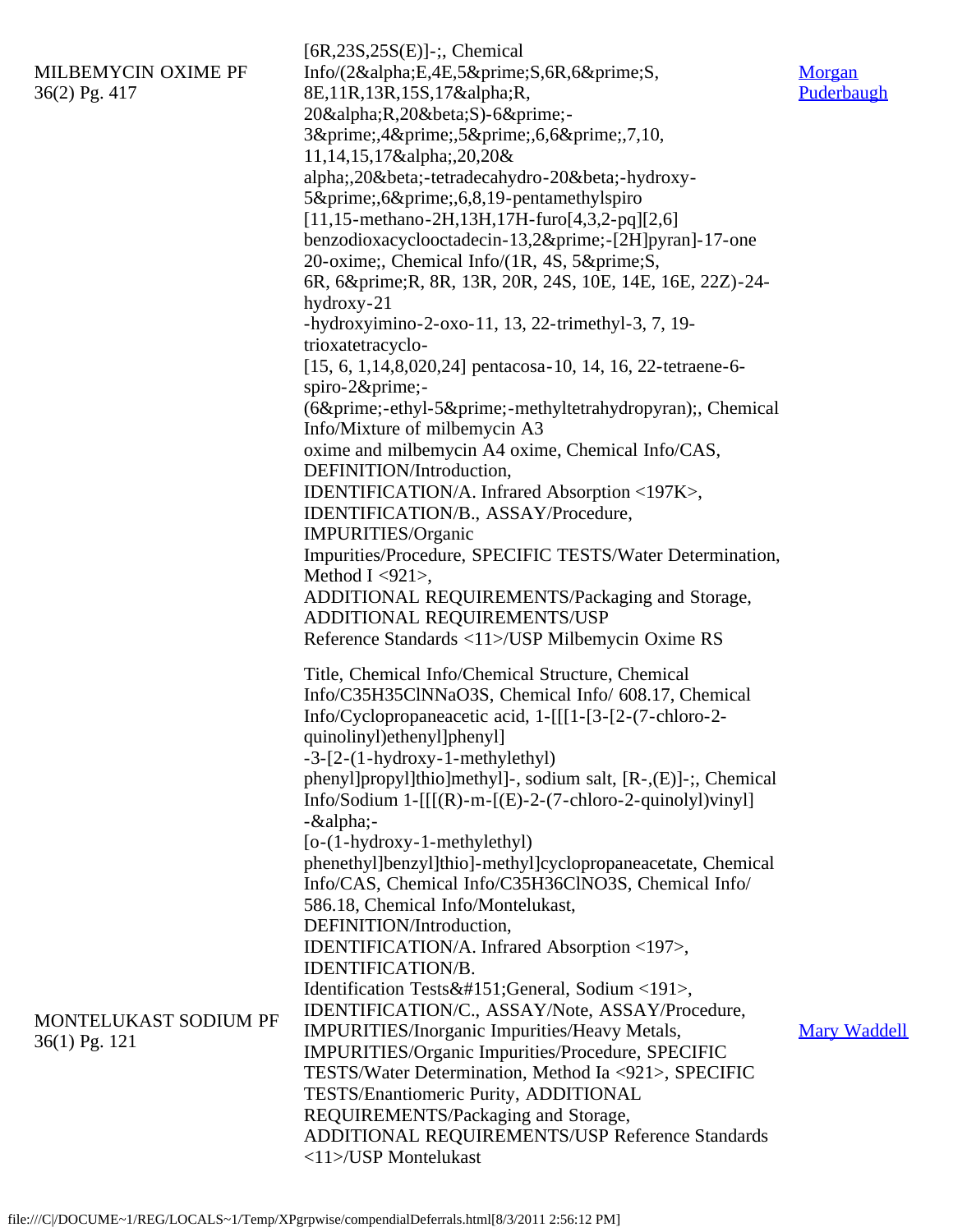|                                                                                 | Sodium RS, ADDITIONAL REQUIREMENTS/USP<br>Reference Standards <11>/USP<br>Montelukast Dicyclohexylamine (DCHA) RS, ADDITIONAL<br>REQUIREMENTS/USP<br><b>Reference Standards</b><br><11>/(C35H36ClNO3S·C12H23N767.50),<br>ADDITIONAL REQUIREMENTS/USP Reference Standards<br><11>/USP Montelukast<br>Racemate RS, ADDITIONAL REQUIREMENTS/USP<br>Reference<br>Standards <11>/USP Montelukast for Peak Identification RS                                                                                                  |                             |
|---------------------------------------------------------------------------------|-------------------------------------------------------------------------------------------------------------------------------------------------------------------------------------------------------------------------------------------------------------------------------------------------------------------------------------------------------------------------------------------------------------------------------------------------------------------------------------------------------------------------|-----------------------------|
| <b>MORPHINE SULFATE</b><br><b>EXTENDED-RELEASE</b><br>CAPSULES PF 36(2) Pg. 422 | <b>PERFORMANCE</b><br>TESTS/Dissolution <711>                                                                                                                                                                                                                                                                                                                                                                                                                                                                           | Clydewyn<br><b>Anthony</b>  |
| MORPHINE SULFATE<br><b>EXTENDED-RELEASE</b><br>TABLETS PF 35(5) Pg. 1164        | Title, DEFINITION/Introduction,<br><b>IDENTIFICATION/A.</b> Identification Tests-General, Sulfate<br>$<191$ .<br>IDENTIFICATION/B., ASSAY/Procedure, PERFORMANCE<br>TESTS, PERFORMANCE<br>TESTS/Drug Release <724>, PERFORMANCE<br>TESTS/Uniformity of Dosage<br>Units <905>, IMPURITIES/Organic Impurities/Procedure,<br><b>ADDITIONAL</b><br>REQUIREMENTS/Packaging and Storage, ADDITIONAL<br>REQUIREMENTS/USP Reference<br>Standards $<11>$                                                                         | Clydewyn<br><b>Anthony</b>  |
| NITROGEN PF 35(4) Pg. 910                                                       | IDENTIFICATION/Introduction,<br>ASSAY/Procedure, IMPURITIES/Inorganic Impurities/Carbon<br>Monoxide,<br>SPECIFIC TESTS/Odor, ADDITIONAL<br>REQUIREMENTS/Packaging and Storage,<br>ADDITIONAL REQUIREMENTS/Labeling                                                                                                                                                                                                                                                                                                      | <u>Ravi</u><br>Ravichandran |
| NITROGEN 97 PERCENT PF<br>35(4) Pg. 911                                         | DEFINITION/Introduction, IDENTIFICATION/Introduction,<br>ASSAY/Procedure, IMPURITIES/Inorganic Impurities/Carbon<br>Dioxide, IMPURITIES/Inorganic Impurities/Carbon Monoxide,<br>IMPURITIES/Inorganic Impurities/Sulfur Dioxide,<br>IMPURITIES/Inorganic Impurities/Limit of Nitric Oxide and<br>Nitrogen Dioxide, ADDITIONAL<br>REQUIREMENTS/Packaging and Storage                                                                                                                                                     | Ravi<br>Ravichandran        |
| NITROUS OXIDE PF 35(4) Pg.<br>859                                               | DEFINITION/Introduction, IDENTIFICATION/A.,<br>IDENTIFICATION/B., IDENTIFICATION/C.,<br>ASSAY/Procedure, IMPURITIES/Inorganic<br>Impurities/Ammonia, IMPURITIES/Inorganic Impurities/Nitric<br>Oxide, IMPURITIES/Inorganic Impurities/Nitrogen Dioxide,<br>IMPURITIES/Inorganic Impurities/Halogens,<br>IMPURITIES/Inorganic Impurities/Carbon Monoxide,<br>IMPURITIES/Inorganic Impurities/Carbon Dioxide, SPECIFIC<br>TESTS/Water, ADDITIONAL REQUIREMENTS/Packaging<br>and Storage, ADDITIONAL REQUIREMENTS/Labeling | <b>Ravi</b><br>Ravichandran |
| NONYLPARABEN PF 36(2) Pg.                                                       | Nonylparaben (4-Hydroxybenzoic acid nonyl ester, nonyl 4-                                                                                                                                                                                                                                                                                                                                                                                                                                                               | Morgan                      |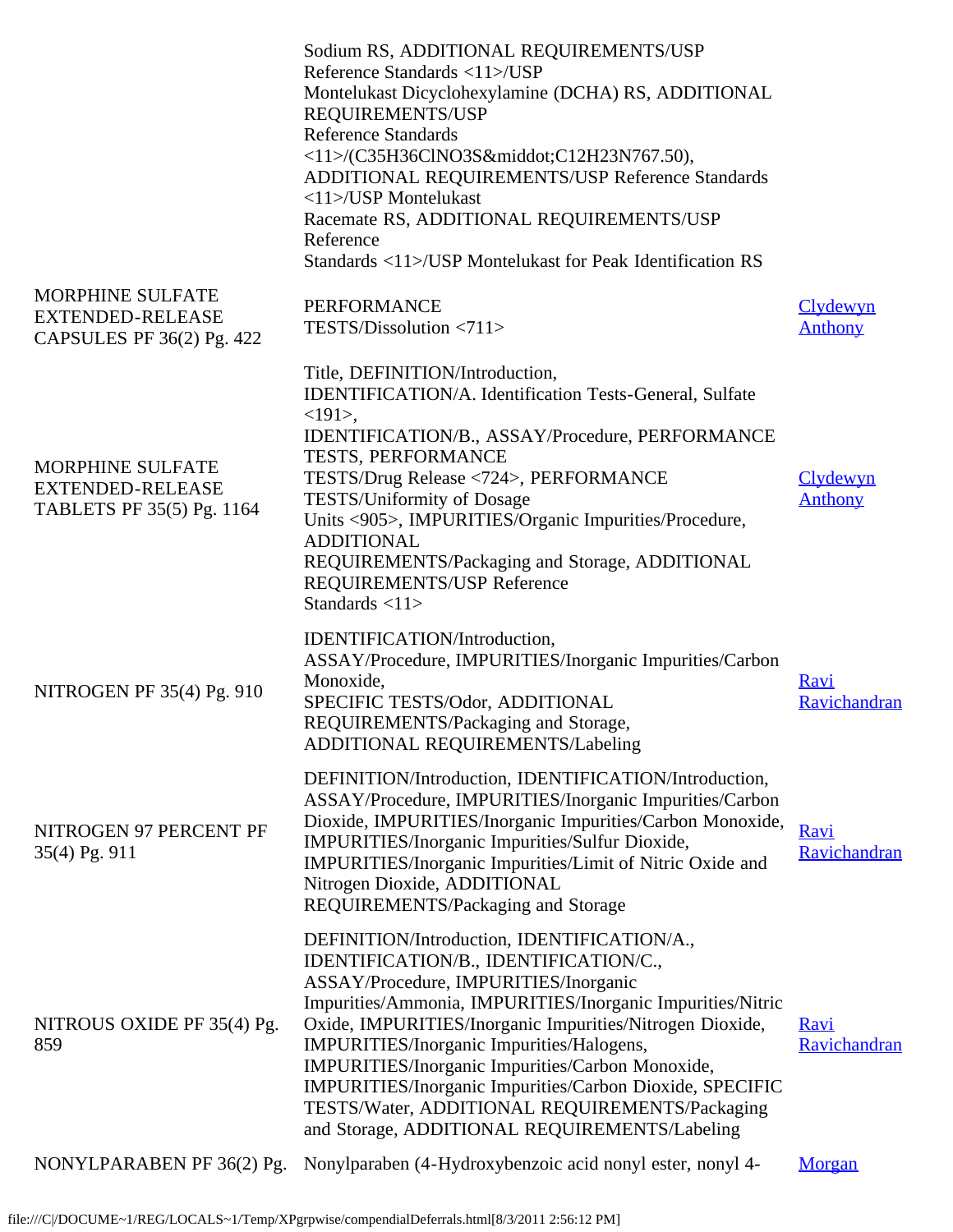| 575                                              | hydroxybenzoate),                                                                                                                                                                                                                                                                                                                                                                                                                                                                                                                                                                                                                                                                                                                                                                                                                                                                                                                                                                                                                                                                                                                                                                                                                                  | Puderbaugh                        |
|--------------------------------------------------|----------------------------------------------------------------------------------------------------------------------------------------------------------------------------------------------------------------------------------------------------------------------------------------------------------------------------------------------------------------------------------------------------------------------------------------------------------------------------------------------------------------------------------------------------------------------------------------------------------------------------------------------------------------------------------------------------------------------------------------------------------------------------------------------------------------------------------------------------------------------------------------------------------------------------------------------------------------------------------------------------------------------------------------------------------------------------------------------------------------------------------------------------------------------------------------------------------------------------------------------------|-----------------------------------|
| <b>OLMESARTAN MEDOXOMIL</b><br>PF 36(5) Pg. 1197 | Title, Chemical Info/Chemical Structure, Chemical<br>Info/C29H30N6O6, Chemical Info/558.59, Chemical Info/1H-<br>Imidazole-5-carboxylic acid, 4-(1-hydroxy-1-methylethyl)-2-<br>propyl-1-[[2′-(1H-tetrazol-5-yl) [1,1′-<br>biphenyl]-4-yl]methyl]-, $(5$ -methyl-2-oxo-1,3-dioxol-4-<br>yl) methyl ester, Chemical Info/CAS,<br>DEFINITION/Introduction, IDENTIFICATION/A. Infrared<br>Absorption <197K>, IDENTIFICATION/B.,<br>ASSAY/Procedure, IMPURITIES/Inorganic Impurities/Residue<br>on Ignition <281>, IMPURITIES/Inorganic Impurities/Heavy<br>Metals, Method II <231>, IMPURITIES/Organic<br>Impurities/Procedure, SPECIFIC TESTS/Limit of Acetone (if<br>present), SPECIFIC TESTS/Water Determination, Method Ic<br><921>, ADDITIONAL REQUIREMENTS/Packaging and<br>Storage, ADDITIONAL REQUIREMENTS/USP Reference<br>Standards <11>/USP Olmesartan Medoxomil RS,<br>ADDITIONAL REQUIREMENTS/USP Reference Standards<br><11>/USP Olmesartan Medoxomil Related Compound A RS                                                                                                                                                                                                                                                             | Sujatha<br>Ramakrishna            |
| ORLISTAT PF 35(5) Pg. 1166                       | Title, Chemical Info/Chemical Structure, Chemical<br>Info/C29H53NO5, Chemical Info/495.73, Chemical Info/l-<br>Leucine, N-formyl-, $1 - [(3 - hexy] - 4 - oxo - 2 -$<br>oxetanyl)methyl]dodecyl ester, [2S-[2α(R*), 3β]]-<br>:, Chemical Info/N-Formyl-l-leucine, ester with (3S,4S)-3-<br>hexyl-4-[(2S)-2-hydroxytridecyl]-2-oxetanone, Chemical<br>Info/CAS, DEFINITION/Introduction, IDENTIFICATION/A.<br>Infrared Absorption <197M>, IDENTIFICATION/B.,<br>ASSAY/Procedure, IMPURITIES/Inorganic Impurities/Residue<br>on Ignition <281>, IMPURITIES/Inorganic Impurities/Heavy<br>Metals, Method II <231>, IMPURITIES/Organic<br>Impurities/Procedure 1: Limit of Orlistat Related Compound A,<br>IMPURITIES/Organic Impurities/Procedure 2: Limit of<br>Orlistat Related Compound B, IMPURITIES/Organic<br>Impurities/Procedure 3, IMPURITIES/Organic<br>Impurities/Procedure 4: Limit of Orlistat Related Compound D,<br>IMPURITIES/Organic Impurities/Procedure 5: Limit of<br>Orlistat Related Compound E, SPECIFIC TESTS/Optical<br>Rotation, Specific Rotation <781>, SPECIFIC TESTS/Water<br>Determination, Method Ic <921>, ADDITIONAL<br>REQUIREMENTS/Packaging and Storage, ADDITIONAL<br>REQUIREMENTS/USP Reference Standards <11> | <b>Clydewyn</b><br>Anthony        |
| ORLISTAT CAPSULES PF<br>35(5) Pg. 1169           | Title, DEFINITION/Introduction,<br>IDENTIFICATION/Introduction, ASSAY/Procedure,<br>PERFORMANCE TESTS, PERFORMANCE<br>TESTS/Uniformity of Dosage Units <905>,<br>IMPURITIES/Organic Impurities/Procedure, ADDITIONAL<br>REQUIREMENTS/Packaging and Storage, ADDITIONAL<br>REQUIREMENTS/USP Reference Standards <11>                                                                                                                                                                                                                                                                                                                                                                                                                                                                                                                                                                                                                                                                                                                                                                                                                                                                                                                                | <u>Clydewyn</u><br><b>Anthony</b> |
| <b>OXCARBAZEPINE PF 34(5)</b><br>Pg. 1177        | Related compounds                                                                                                                                                                                                                                                                                                                                                                                                                                                                                                                                                                                                                                                                                                                                                                                                                                                                                                                                                                                                                                                                                                                                                                                                                                  | <b>Ravi</b><br>Ravichandran       |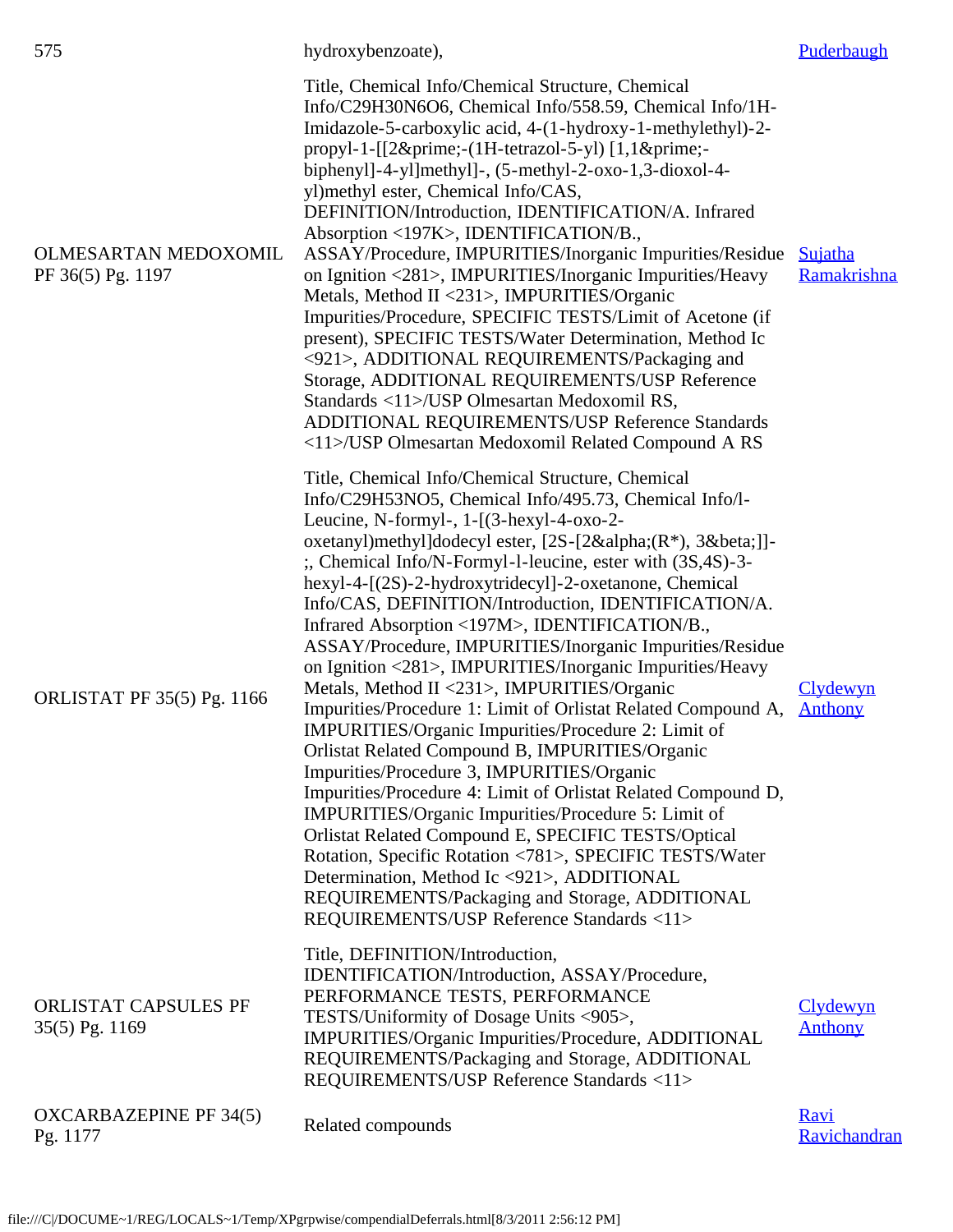| <b>OXCARBAZEPINE TABLETS</b><br>PF 34(6) Pg. 1478         | Title, Definition, Packaging and storage, USP Reference<br>standards $\langle 11 \rangle$ , Identification, Uniformity of dosage units<br><905>, Related compounds, Assay                                                                                                                                                                                                                                                                                                                                                                                                                                                                                                                                                                                                                                                                                                                                                                                                                                                                                                                                                                                                                                                                                                                                                                                                                                                                                                                                                                                                       | <b>Ravi</b><br>Ravichandran |
|-----------------------------------------------------------|---------------------------------------------------------------------------------------------------------------------------------------------------------------------------------------------------------------------------------------------------------------------------------------------------------------------------------------------------------------------------------------------------------------------------------------------------------------------------------------------------------------------------------------------------------------------------------------------------------------------------------------------------------------------------------------------------------------------------------------------------------------------------------------------------------------------------------------------------------------------------------------------------------------------------------------------------------------------------------------------------------------------------------------------------------------------------------------------------------------------------------------------------------------------------------------------------------------------------------------------------------------------------------------------------------------------------------------------------------------------------------------------------------------------------------------------------------------------------------------------------------------------------------------------------------------------------------|-----------------------------|
| OXYGEN PF 35(4) Pg. 861                                   | IDENTIFICATION/Procedure, IDENTIFICATION/B.<br>Procedure, ASSAY/Procedure, IMPURITIES/Inorganic<br>Impurities/Carbon Dioxide, IMPURITIES/Inorganic<br>Impurities/Carbon Monoxide, ADDITIONAL<br>REQUIREMENTS/Packaging and Storage, ADDITIONAL<br>REQUIREMENTS/Labeling                                                                                                                                                                                                                                                                                                                                                                                                                                                                                                                                                                                                                                                                                                                                                                                                                                                                                                                                                                                                                                                                                                                                                                                                                                                                                                         | <b>Ravi</b><br>Ravichandran |
| <b>OXYGEN 93 PERCENT PF</b><br>35(4) Pg. 862              | IDENTIFICATION/A. Procedure, IDENTIFICATION/B.<br>Procedure, ASSAY/Procedure, IMPURITIES/Inorganic<br>Impurities/Carbon Dioxide, IMPURITIES/Inorganic<br>Impurities/Carbon Monoxide, ADDITIONAL<br>REQUIREMENTS/Packaging and Storage, ADDITIONAL<br>REQUIREMENTS/Labeling                                                                                                                                                                                                                                                                                                                                                                                                                                                                                                                                                                                                                                                                                                                                                                                                                                                                                                                                                                                                                                                                                                                                                                                                                                                                                                      | <u>Ravi</u><br>Ravichandran |
| PANCURONIUM BROMIDE<br><b>INJECTION PF 32(4) Pg. 1097</b> | Title, Definition, Packaging and storage, USP Reference<br>standards $\langle 11 \rangle$ , Identification, Bacterial endotoxins $\langle 85 \rangle$ , pH<br>$\langle 791 \rangle$ , Particulate matter $\langle 788 \rangle$ , Related compounds, Other<br>requirements, Assay                                                                                                                                                                                                                                                                                                                                                                                                                                                                                                                                                                                                                                                                                                                                                                                                                                                                                                                                                                                                                                                                                                                                                                                                                                                                                                | <b>Mary Waddell</b>         |
| POLYGLYCERYL DIOLEATE<br>PF 36(5) Pg. 1234                | Title, Chemical<br>Info/R–O–(CH2–CH(OR)–<br>CH2–O)3–R, Chemical Info/R = H, or<br>CO–C17H33, Chemical Info/1,2,3-Propanetriol,<br>homopolymer, (9Z)-9-octadecenoate,, Chemical<br>Info/Polyglyceryl 3 Dioleate, Chemical Info/CAS, Chemical<br>Info/R–O–(CH2–CH(OR)–<br>CH2–O)6–R, Chemical Info/Polyglyceryl 6<br>Dioleate, DEFINITION/Introduction, IDENTIFICATION/A.<br>Infrared Absorption <197F>, IDENTIFICATION/B.,<br>IDENTIFICATION/C., ASSAY/Content of Fatty Acids,<br>IMPURITIES/Inorganic Impurities/Residue on Ignition,<br>IMPURITIES/Inorganic Impurities/Heavy Metals, Method II<br><231>, SPECIFIC TESTS/Acid Value, SPECIFIC TESTS/Fats<br>and Fixed Oils, Hydroxyl Value <401>, SPECIFIC<br>TESTS/Iodine Value, SPECIFIC TESTS/Fats and Fixed Oils,<br>Peroxide Value <401>, SPECIFIC TESTS/Fats and Fixed Oils,<br>Saponification Value <401>, SPECIFIC TESTS/Water,<br>Method I <921>, ADDITIONAL<br>REQUIREMENTS/Packaging and Storage, ADDITIONAL<br>REQUIREMENTS/Labeling, ADDITIONAL<br>REQUIREMENTS/USP Reference Standards <11>/USP<br>Methyl Myristate RS, ADDITIONAL REQUIREMENTS/USP<br>Reference Standards <11>/USP Methyl Palmitate RS,<br>ADDITIONAL REQUIREMENTS/USP Reference Standards<br><11>/USP Methyl Palmitoleate RS, ADDITIONAL<br>REQUIREMENTS/USP Reference Standards <11>/USP<br>Methyl Stearate RS, ADDITIONAL REQUIREMENTS/USP<br>Reference Standards <11>/USP Methyl Oleate RS,<br>ADDITIONAL REQUIREMENTS/USP Reference Standards<br><11>/USP Methyl Linoleate RS, ADDITIONAL<br>REQUIREMENTS/USP Reference Standards <11>/USP | <b>Hong Wang</b>            |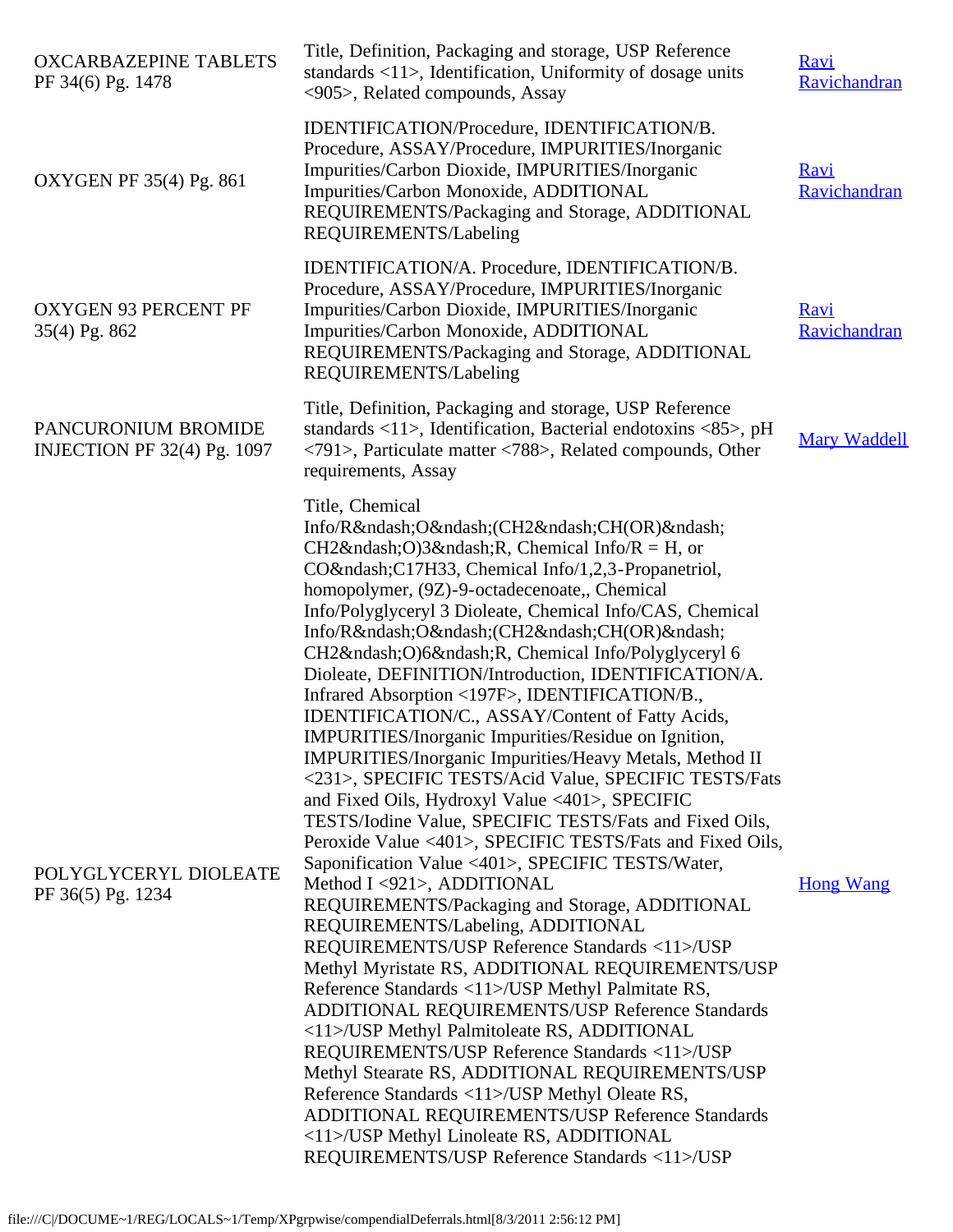|                                                                                                                              | Methyl Linolenate RS, ADDITIONAL<br>REQUIREMENTS/USP Reference Standards <11>/USP<br>Polyglyceryl 3 Dioleate RS, ADDITIONAL<br>REQUIREMENTS/USP Reference Standards <11>/USP<br>Polyglyceryl 6 Dioleate RS                                                                                                                                                                                                                                                  |                                   |
|------------------------------------------------------------------------------------------------------------------------------|-------------------------------------------------------------------------------------------------------------------------------------------------------------------------------------------------------------------------------------------------------------------------------------------------------------------------------------------------------------------------------------------------------------------------------------------------------------|-----------------------------------|
| PROMETHAZINE AND<br>PHENYLEPHRINE<br>HYDROCHLORIDE ORAL<br>SOLUTION PF 35(2) Pg. 298                                         | Title, DEFINITION/Introduction,<br>IDENTIFICATION/Introduction, ASSAY/Procedure,<br>IMPURITIES/Organic Impurities/Procedure 1,<br>IMPURITIES/Organic Impurities/Procedure 2, SPECIFIC<br>TESTS, SPECIFIC TESTS/ pH <791>, SPECIFIC TESTS/<br>Alcohol Determination (if present), Method II <611>,<br>SPECIFIC TESTS/Deliverable Volume <698>, ADDITIONAL<br>REQUIREMENTS/Packaging and Storage, ADDITIONAL<br>REQUIREMENTS/ USP Reference Standards <11>    | Clydewyn<br><b>Anthony</b>        |
| PROMETHAZINE AND<br>PHENYLEPHRINE<br><b>HYDROCHLORIDE AND</b><br><b>CODEINE PHOSPHATE ORAL</b><br>SOLUTION PF 35(2) Pg. 301  | Title, DEFINITION/Introduction,<br>IDENTIFICATION/Introduction, ASSAY/Procedure,<br>IMPURITIES/Organic Impurities/Procedure 1,<br>IMPURITIES/Organic Impurities/Procedure 2, SPECIFIC<br>TESTS, SPECIFIC TESTS/pH <791>, SPECIFIC<br>TESTS/Alcohol Determination, Method II <611> (if present),<br>SPECIFIC TESTS/Deliverable Volume <698>, ADDITIONAL<br>REQUIREMENTS/Packaging and Storage, ADDITIONAL<br>REQUIREMENTS/USP Reference Standards <11>       | <b>Clydewyn</b><br><b>Anthony</b> |
| <b>PROMETHAZINE</b><br><b>HYDROCHLORIDE AND</b><br><b>CODEINE PHOSPHATE ORAL</b><br>SOLUTION PF 35(2) Pg. 292                | Title, DEFINITION/Introduction,<br>IDENTIFICATION/Introduction, ASSAY/Procedure,<br>IMPURITIES/Organic Impurities/Procedure 1,<br>IMPURITIES/Organic Impurities/Procedure 2, SPECIFIC<br>TESTS, SPECIFIC TESTS/ pH <791>, SPECIFIC<br>TESTS/Alcohol Determination (if present), Method II <611>,<br>SPECIFIC TESTS/ Deliverable Volume <698>,<br>ADDITIONAL REQUIREMENTS/Packaging and Storage,<br>ADDITIONAL REQUIREMENTS/ USP Reference Standards<br><11> | <b>Clydewyn</b><br><b>Anthony</b> |
| <b>PROMETHAZINE</b><br>HYDROCHLORIDE AND<br><b>DEXTROMETHORPHAN</b><br><b>HYDROBROMIDE ORAL</b><br>SOLUTION PF 35(2) Pg. 295 | Title, DEFINITION/Introduction,<br>IDENTIFICATION/Introduction, ASSAY/Procedure,<br>IMPURITIES/Organic Impurities/Procedure 1,<br>IMPURITIES/Organic Impurities/Procedure 2, SPECIFIC<br>TESTS, SPECIFIC TESTS/ pH <791>, SPECIFIC<br>TESTS/Alcohol Determination (if present), Method II <611>,<br>SPECIFIC TESTS/ Deliverable Volume <698>,<br>ADDITIONAL REQUIREMENTS/Packaging and Storage,<br>ADDITIONAL REQUIREMENTS/USP Reference Standards<br><11>  | Clydewyn<br><b>Anthony</b>        |
| <b>RIBAVIRIN CAPSULES PF</b><br>35(3) Pg. 576                                                                                | Title, DEFINITION/Introduction,<br>IDENTIFICATION/Introduction, ASSAY/Procedure,<br>PERFORMANCE TESTS/Dissolution <711>,<br>PERFORMANCE TESTS/Uniformity of Dosage Units <905>,<br>IMPURITIES/Organic Impurities/Procedure, ADDITIONAL<br>REQUIREMENTS/Packaging and Storage, ADDITIONAL<br>REQUIREMENTS/USP Reference Standards <11>                                                                                                                       | <b>Leonel Santos</b>              |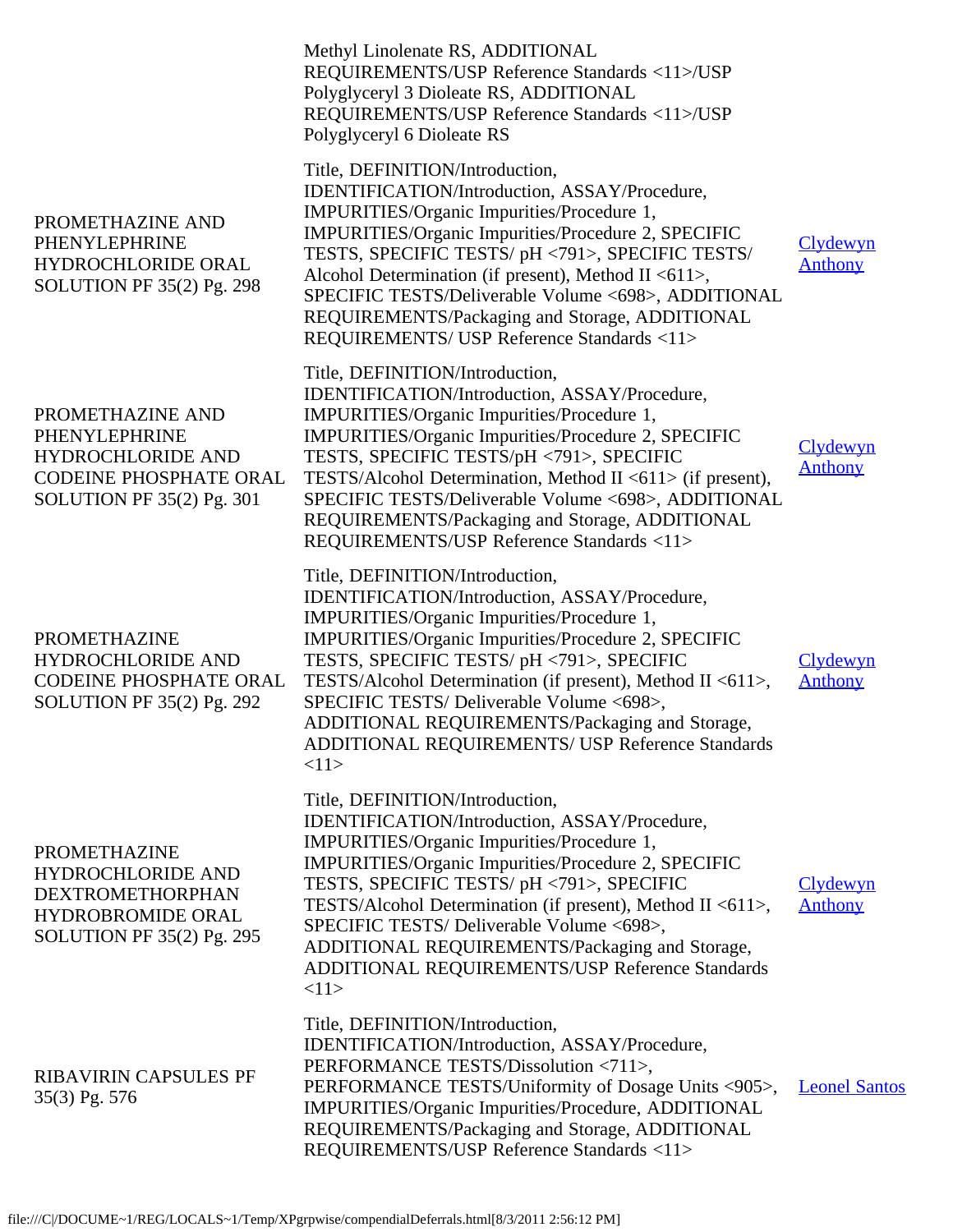| <b>ROPINIROLE</b><br><b>HYDROCHLORIDE PF 36(1)</b><br>Pg. 133       | IMPURITIES/Organic Impurities /Procedure 1,<br>IMPURITIES/Organic Impurities /Procedure 2, ADDITIONAL<br>REQUIREMENTS/Labeling                                                                                                                                                                                                                                                                                                                     | Ravi<br>Ravichandran        |
|---------------------------------------------------------------------|----------------------------------------------------------------------------------------------------------------------------------------------------------------------------------------------------------------------------------------------------------------------------------------------------------------------------------------------------------------------------------------------------------------------------------------------------|-----------------------------|
| <b>SCAFFOLD PORCINE</b><br>DERMIS PF 36(5) Pg. 1209                 | Title, DEFINITION/Introduction, SPECIFIC<br><b>TESTS/Histological Evaluation, SPECIFIC</b><br>TESTS/Biochemical Analysis, SPECIFIC TESTS/Thermal<br>Analysis, SPECIFIC TESTS/Biomechanical Analysis,<br>SPECIFIC TESTS/Sterility Tests <71>, ADDITIONAL<br>REQUIREMENTS/Labeling, ADDITIONAL<br>REQUIREMENTS/Packaging and Storage, ADDITIONAL<br>REQUIREMENTS/USP Authentic Visual References <11>                                                | <b>Fouad Atouf</b>          |
| <b>SCAFFOLD PORCINE</b><br>DERMIS CROSS-LINKED PF<br>36(5) Pg. 1212 | Title, DEFINITION/Introduction, SPECIFIC<br>TESTS/Histological Evaluation, SPECIFIC TESTS/Moisture<br>Content, SPECIFIC TESTS/Collagen Content, SPECIFIC<br>TESTS/Fat Content, SPECIFIC TESTS/Tensile Strength,<br>SPECIFIC TESTS/Visual Inspection, SPECIFIC<br>TESTS/Sterility Tests <71>, ADDITIONAL<br>REQUIREMENTS/Packaging and Storage, ADDITIONAL<br>REQUIREMENTS/Labeling, ADDITIONAL<br>REQUIREMENTS/USP Visual Reference Standards <11> | <b>Fouad Atouf</b>          |
| <b>SCAFFOLD HUMAN</b><br>PERIPHERAL NERVE PF 36(5)<br>Pg. 1205      | Title, DEFINITION/Introduction, SPECIFIC<br>TESTS/Histological Evaluation, SPECIFIC TESTS/ChABCase<br>Residual Testing, SPECIFIC TESTS/Visual, SPECIFIC<br>TESTS/Safety, SPECIFIC TESTS/Suture Pullout, SPECIFIC<br>TESTS/Sterility Tests <71>, ADDITIONAL<br>REQUIREMENTS/Labeling, ADDITIONAL<br>REQUIREMENTS/Packaging, Sterilization, and Storage,<br>ADDITIONAL REQUIREMENTS/USP Authentic Visual<br>References $<11>$                        | <b>Fouad Atouf</b>          |
| SENNOSIDES PF 35(2) Pg. 309                                         | SPECIFIC TESTS/Content of Sennosides A and B,<br>ADDITIONAL REQUIREMENTS/USP Reference Standards<br><11>                                                                                                                                                                                                                                                                                                                                           | <b>Maged Sharaf</b>         |
| <b>SERTRALINE</b><br><b>HYDROCHLORIDE PF 34(5)</b><br>Pg. 1189      | Related compounds                                                                                                                                                                                                                                                                                                                                                                                                                                  | <b>Ravi</b><br>Ravichandran |
| HYDROGENATED STARCH<br>HYDROLYSATE PF 35(1) Pg.<br>136              | Title, Chemical Info, Definition, Packaging and storage,<br>Labeling, USP Reference standards <11>, Identification,<br>Microbial limits <61>, pH <791>, Water, Method I <921>,<br>Residue on ignition <281>, Reducing sugars, Limit of chloride,<br>Limit of sulfate <221>, Limit of nickel, Content of maltitol<br>and sorbitol, Hydrogenated polysaccharides                                                                                     | <b>Hong Wang</b>            |
| <b>SUMATRIPTAN TABLETS PF</b><br>35(4) Pg. 871                      | IMPURITIES/Organic Impurities/Procedure                                                                                                                                                                                                                                                                                                                                                                                                            | <b>Ravi</b><br>Ravichandran |
|                                                                     | Title, Chemical Info/Chemical Structure, Chemical<br>Info/C44H69NO12·H2O, Chemical Info/822.03,<br>Chemical Info/15,19-Epoxy-3H-pyrido[2,1-<br>c][1,4]oxaazacyclotricosine-1,7,20,21<br>$(4H, 23H)$ -                                                                                                                                                                                                                                              |                             |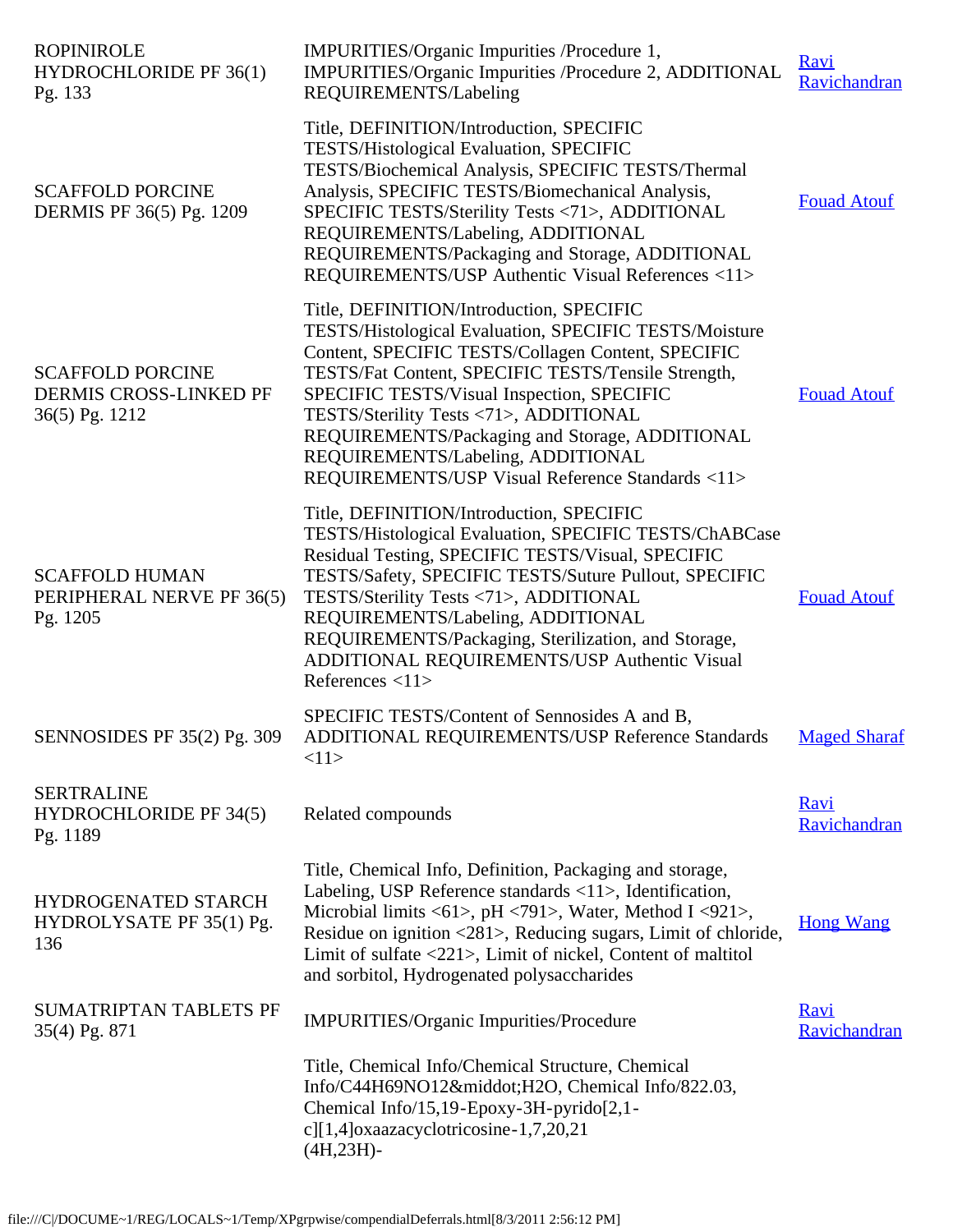| TACROLIMUS PF 35(2) Pg. 310                    | tetrone-5,6,8,11,12,13,14,15, 16,17,18,19,24,25,26,26a-<br>hexadecahydro-5,19-<br>dihydroxy-3- $[2-(4-hydroxy-3-methoxycyclohexy]-1-$<br>methylethenyl]-14,16-dimethoxy-4,10,12,18-tetramethyl-8-(2-<br>propenyl)-, monohydrate, [3S-<br>$[3R*, E(1S*, 3S*, 4S*)]$ , $4S*, 5R*, 8S*, 9E, 12R*, 14R*, 15S*, 16R*,$<br>$18S^*, 19S^*, 26aR^*$ ]]-;, Chemical Info/(−)-<br>(3S, 4R, 5S, 8R, 9E, 12S, 14S, 15R, 16S, 18R,<br>19R,26aS)<br>$-8 -$ Allyl $-5,6,8$ ,<br>11, 12, 13, 14, 15, 16, 17, 18, 19, 24, 25, 26, 26a - hexadecahydro-5, 19-<br>dihydroxy-3-[(E)-2-[(1R,3R,4R)-4-hydroxy-3-<br>methoxycyclohexyl]<br>-1-methylvinyl]-14,16-dimethoxy-4,<br>10,12,18-tetramethyl-15,19-epoxy-3H-pyrido[2,1-<br>c][1,4]oxaazacyclotricosine-1,7,20,21(4H,23H)-tetrone,<br>monohydrate, Chemical Info/CAS, DEFINITION/Introduction,<br>IDENTIFICATION/A. Infrared Absorption <197M>,<br>IDENTIFICATION/B., IDENTIFICATION/C.,<br>ASSAY/Procedure, IMPURITIES/Inorganic Impurities/Residue<br>on Ignition <281>, IMPURITIES/Inorganic Impurities/Heavy<br>Metals, Method II <231>, IMPURITIES/Organic<br>Impurities/Procedure, SPECIFIC TESTS/Optical Rotation,<br>Specific Rotation <781S>, SPECIFIC TESTS/Water<br>Determination, Method I <921>, ADDITIONAL<br>REQUIREMENTS/Packaging and Storage, ADDITIONAL<br>REQUIREMENTS/USP Reference Standards <11> | <b>Ahalya Wise</b>          |
|------------------------------------------------|----------------------------------------------------------------------------------------------------------------------------------------------------------------------------------------------------------------------------------------------------------------------------------------------------------------------------------------------------------------------------------------------------------------------------------------------------------------------------------------------------------------------------------------------------------------------------------------------------------------------------------------------------------------------------------------------------------------------------------------------------------------------------------------------------------------------------------------------------------------------------------------------------------------------------------------------------------------------------------------------------------------------------------------------------------------------------------------------------------------------------------------------------------------------------------------------------------------------------------------------------------------------------------------------------------------------------------------------------------|-----------------------------|
| <b>TACROLIMUS CAPSULES PF</b><br>35(2) Pg. 312 | Title, DEFINITION/Introduction, IDENTIFICATION/A.<br>Procedure, IDENTIFICATION/B., ASSAY/Procedure,<br>PERFORMANCE TESTS/Uniformity of Dosage Units <905>,<br>IMPURITIES/Organic Impurities/Procedure, ADDITIONAL<br>REQUIREMENTS/Packaging and Storage, ADDITIONAL<br>REQUIREMENTS/USP Reference Standards <11>                                                                                                                                                                                                                                                                                                                                                                                                                                                                                                                                                                                                                                                                                                                                                                                                                                                                                                                                                                                                                                         | <b>Ahalya Wise</b>          |
| TOPIRAMATE CAPSULES PF<br>36(4) Pg. 930        | DEFINITION/Introduction, IDENTIFICATION/A. Infrared<br>Absorption <197F>, IDENTIFICATION/B.,<br>ASSAY/Procedure, PERFORMANCE TESTS,<br>PERFORMANCE TESTS/Dissolution <711>,<br>PERFORMANCE TESTS/Uniformity of Dosage Units <905>,<br>IMPURITIES/Organic Impurities/Procedure, SPECIFIC<br>TESTS/Limit of Sulfamate and Sulfate, ADDITIONAL<br>REQUIREMENTS/Packaging and Storage, ADDITIONAL<br>REQUIREMENTS/Labeling, ADDITIONAL<br>REQUIREMENTS/USP Reference Standards <11>/USP<br>Topiramate RS, ADDITIONAL REQUIREMENTS/USP<br>Reference Standards <11>/USP Topiramate Related Compound<br>A RS 2,3:4,5-bis-O-(1-methylethylidene)-d-<br>fructopy ranose(C12H20O6260.28)                                                                                                                                                                                                                                                                                                                                                                                                                                                                                                                                                                                                                                                                           | <b>Ravi</b><br>Ravichandran |
| USP AND NF EXCIPIENTS,                         | {Emollient} Butyl Stearate, {Emulsifying and/or Solubilizing<br>Agent } Polyglyceryl Dioleate, {Flavors and Perfumes} Diethyl<br>Sebacate, {Humectant} Hydrogenated Starch Hydrolysate,<br>{Sweetening Agent} Hydrogenated Starch Hydrolysate,<br>{Tablet Binder} Hydrogenated Starch Hydrolysate, {Tablet                                                                                                                                                                                                                                                                                                                                                                                                                                                                                                                                                                                                                                                                                                                                                                                                                                                                                                                                                                                                                                               |                             |